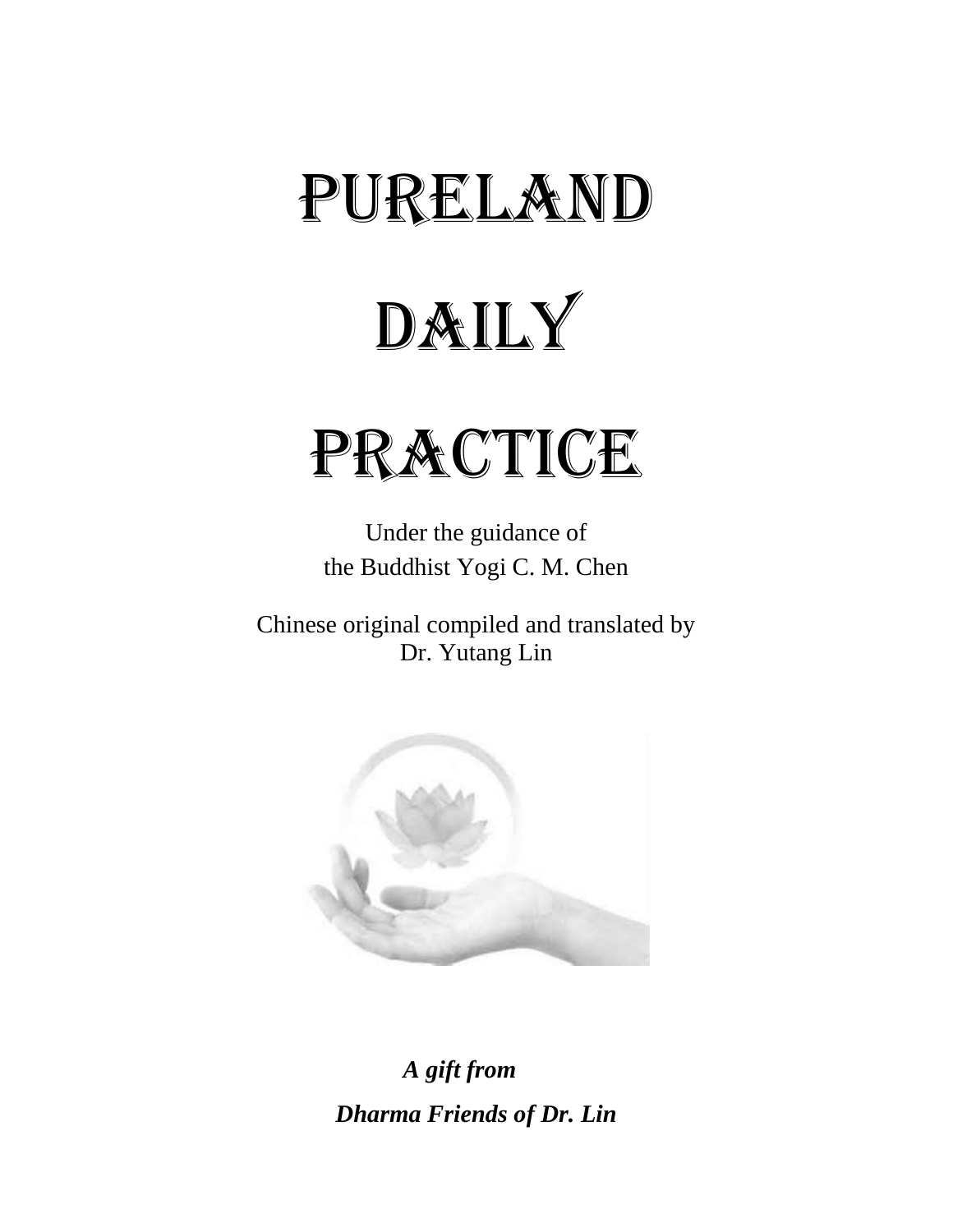

# The Three Holinesses of the Western Pureland

**Bodhisattva Mahasthanaprapta Amitabha Buddha Bodhisattva Avalokitesvara**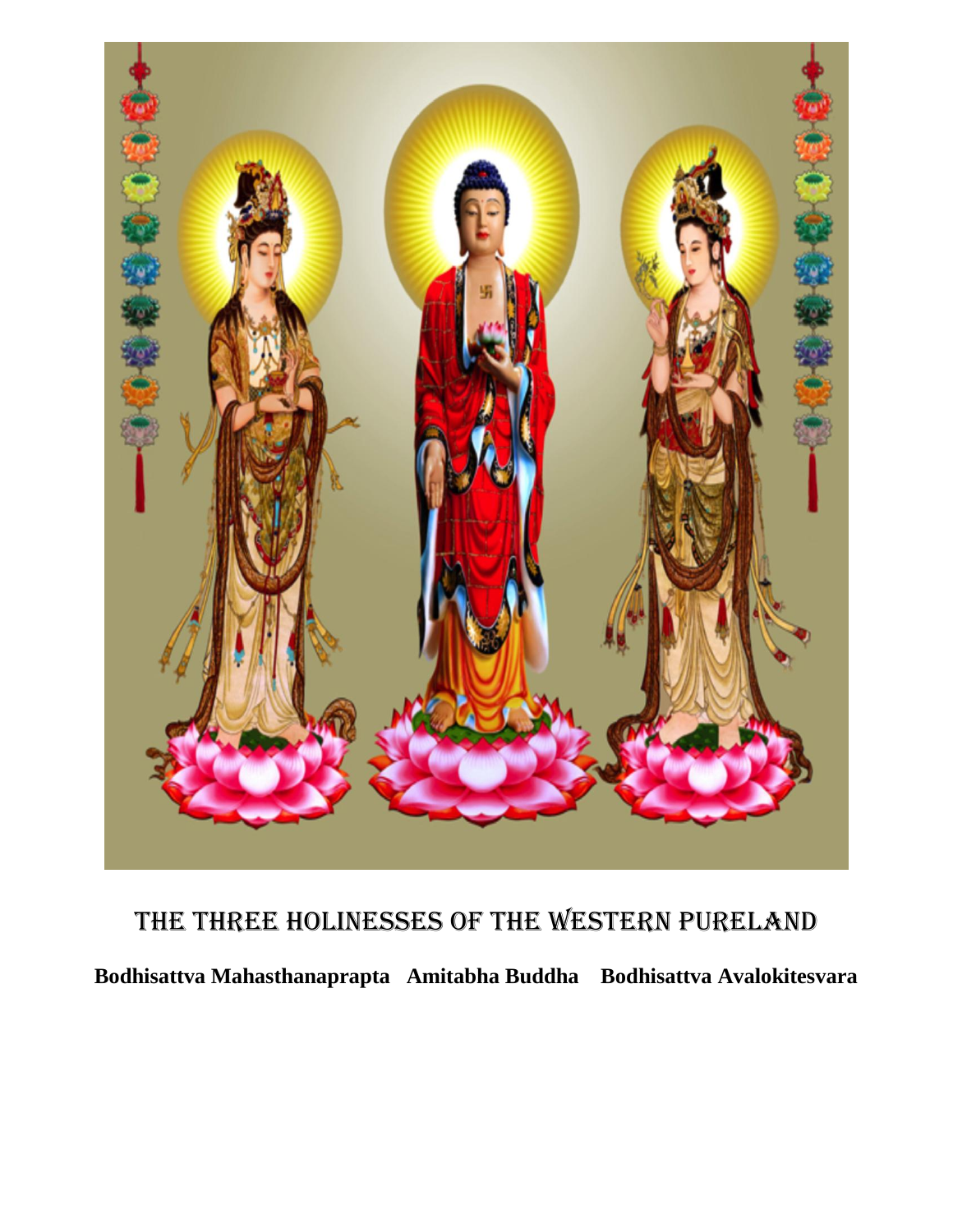# **Table of Contents**

| <b>Pureland Daily Practice</b>                |  |
|-----------------------------------------------|--|
|                                               |  |
|                                               |  |
|                                               |  |
| 2. Recitation of Sutras                       |  |
|                                               |  |
|                                               |  |
| The Section on Bodhisattva Mahasthanaprapta's |  |
|                                               |  |
|                                               |  |
|                                               |  |
|                                               |  |
|                                               |  |
|                                               |  |
|                                               |  |
| Appendix A                                    |  |
|                                               |  |
|                                               |  |
| Appendix B                                    |  |
|                                               |  |
|                                               |  |
| Appendix C                                    |  |
|                                               |  |
|                                               |  |
|                                               |  |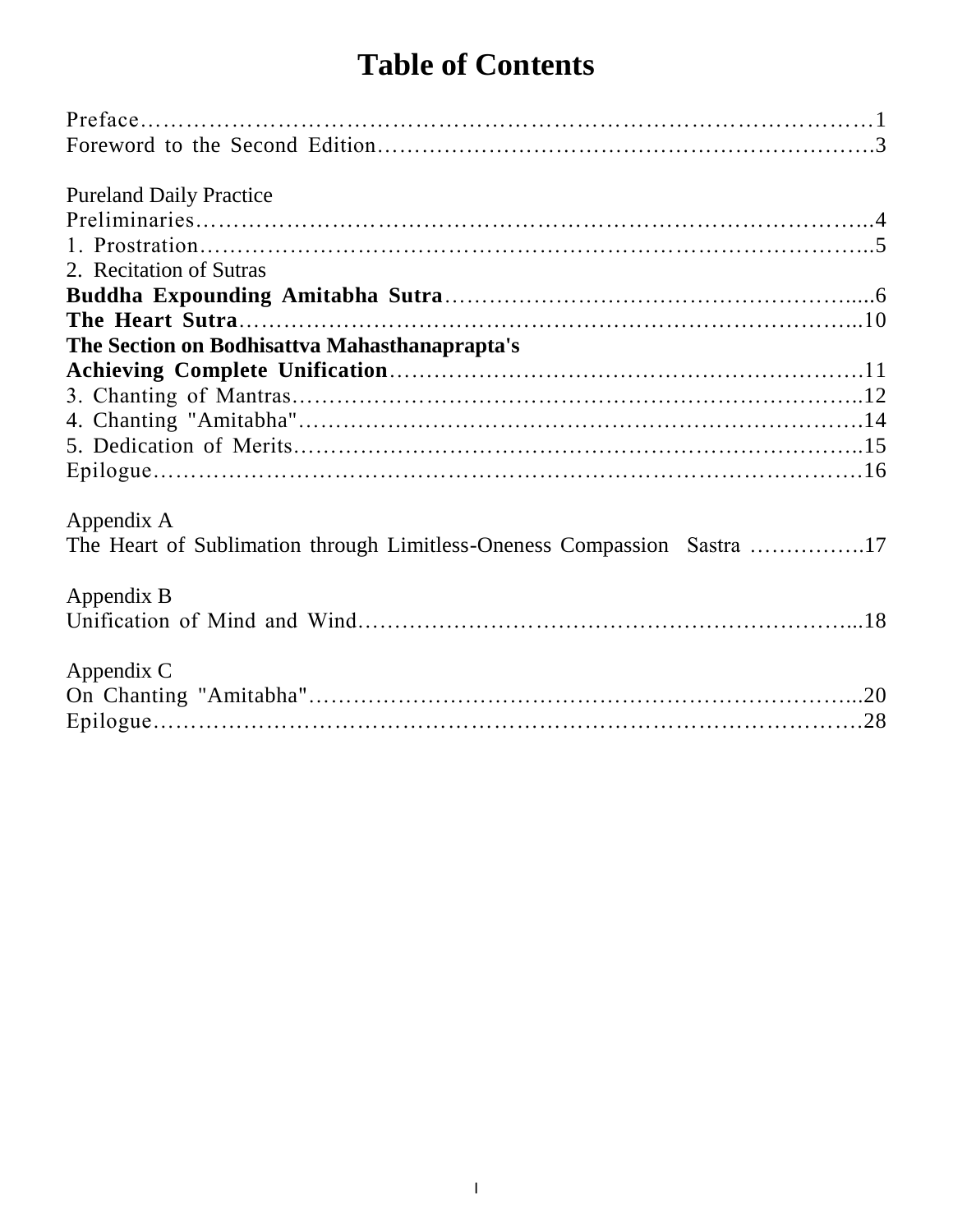## **Preface**

Under the guidance of my late guru, Yogi C. M. Chen, I compiled in Chinese **Daily Recitations for Pureland Practitioner** (Jing Ye Zhao Mu Ke Song Du Ben) in 1986. Up to now there are four printings of that booklet, totaling 10,000 copies. I am now translating it into English so that more Buddhists may use it.

The basic instruction of Yogi Chen for this booklet was that the center of attention should be all Three Holinesses of the Western Pureland, namely, *Amitabha Buddha, Avalokitesvara and Mahasthanaprapta*. Hence, the prostrations, sutras and mantras center on them. Yogi Chen emphasized practicing visualization of the whole Dharmadhatu and including the **Heart Sutra** (Xin Jing) as one of the basic sutras of the Pureland School. Thus, the practices here are to be visualized as done by all sentient beings together; and the **Heart Sutra** is included to familiarize the practitioners with the most basic philosophy of Buddhism. The inclusion of the magnificent images of the Three Holinesses at the beginning of the booklet was also Yogi Chen's instruction.

While translating the **Buddha Expounding Amitabha Sutra** (Fo Shuo A Mi Tuo Jing), I consulted the following works:

**Amitabha Buddha Sutra**, translated by F. Max Muller, and revised by Yogi C. M. Chen in Chenian Booklet Series No. 131.

Fo Shuo A Mi Tuo Jing Jiang Hua, Nan Ting Fa Shi.

In this translation, instead of the literal translation of Guang Chang She Xiang as *wide and long tongue*, I chose to bring out the meaning of *superior power of speech*. I hope that this will make more sense for readers in general, without the slightest implication of disbelief in Buddha's supernatural powers.

While translating the Heart Sutra, I consulted the following works:

**The Heart Sutra**, translated by Lu K'uanyu, and revised by Yogi C. M. Chen in Chenian Booklet Series No. 131.

**Heart of Wisdom**, Geshe Kelsang Gyatso, Tharpa Publications, London, 1986.

**The Heart of Buddhist Wisdom**, Douglas A. Fox, The Edwin Mellen Press, Lewiston/Queenston, 1985.

**The Heart Sutra Explained**, Donald S. Lopez, Jr., State University of New York Press, 1988.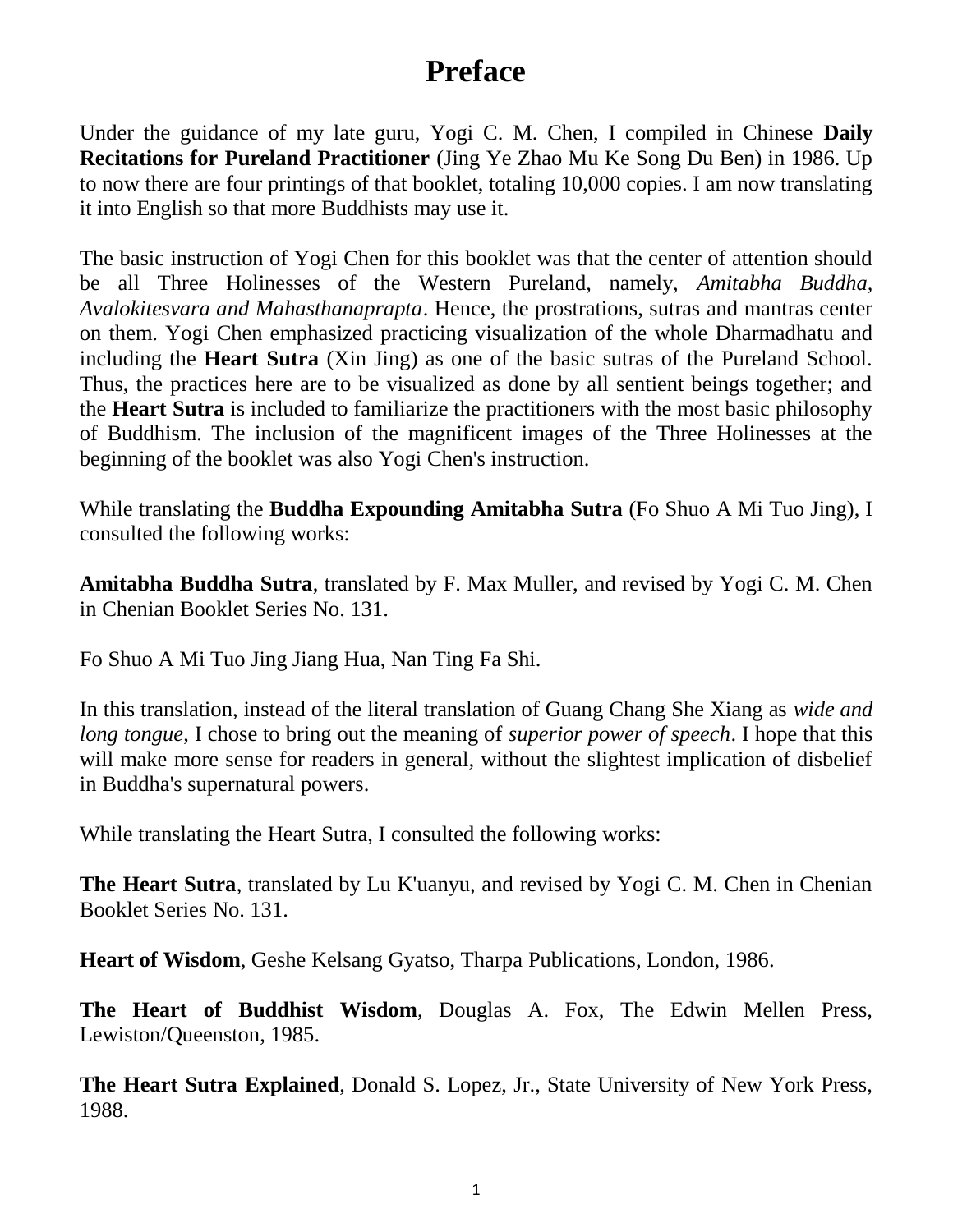In this translation, instead of the common interpretation of *Emptiness* (Kong) as *empty of inherent existence*, I chose to interpret it as *Blank Essence*, which in Chinese would be Kong Xing. I hope that this will offer beginners a different perspective to the central idea of Buddhism. Indeed this may help beginners to reach some insight even before they become accustomed to the philosophical analyses explaining the problem of *inherent existence*. In short, the idea is that everything is of one nature, called Blank Essence. It is blank in the sense that it has no specific quality, thereby it may exhibit all sorts of qualities, dependent upon the particular conditions. Moreover, this Blank Essence is inseparable from the particulars in our experiences, hence it is everywhere but nowhere to be found by itself. Critically such a notion may be judged to be insignificant in the sense that it, in fact, refers to nothing. Nevertheless, by adopting and confirming it through constant practice, one may realize the spiritual truth of the oneness of all things.

*Paramita* (Bo Luo Mi Duo), meaning to *reach the other shore*, is commonly translated as *perfection*. In this translation I chose to translate it as *sublimation*. Because perfection may mean just an accomplishment on a certain level, while *sublimation* brings out the transcendental aspect of the Buddhist practices that are rooted in the philosophy of *Sunyata*.

While translating the **Section on Mahasthanaprapta** of the **Surangama Sutra**, I consulted the following work:

Da Fo Ding Shou Leng Yan Jing Jiang Yi, Yuan Ying Fa Shi

The mantras are presented in accordance with the pronunciation of my guru, Yogi Chen. The tantric tradition teaches that the most effective use of mantras comes from following the guru's pronunciation wholeheartedly, without the distractions resulting from other considerations. In my Chinese original, the Chinese transliteration of the Sanskrit mantra of Great Compassion was listed as an optional practice. In this English version, I have included a transliteration of the Tibetan mantra of Great Compassion into the regular curriculum. The appendices of the Chinese original have been omitted.

May whatever merits generated through this work be shared by all sentient beings and thereby shorten their path toward Full Enlightenment.

> Yutang Lin August 1989 El Cerrito, California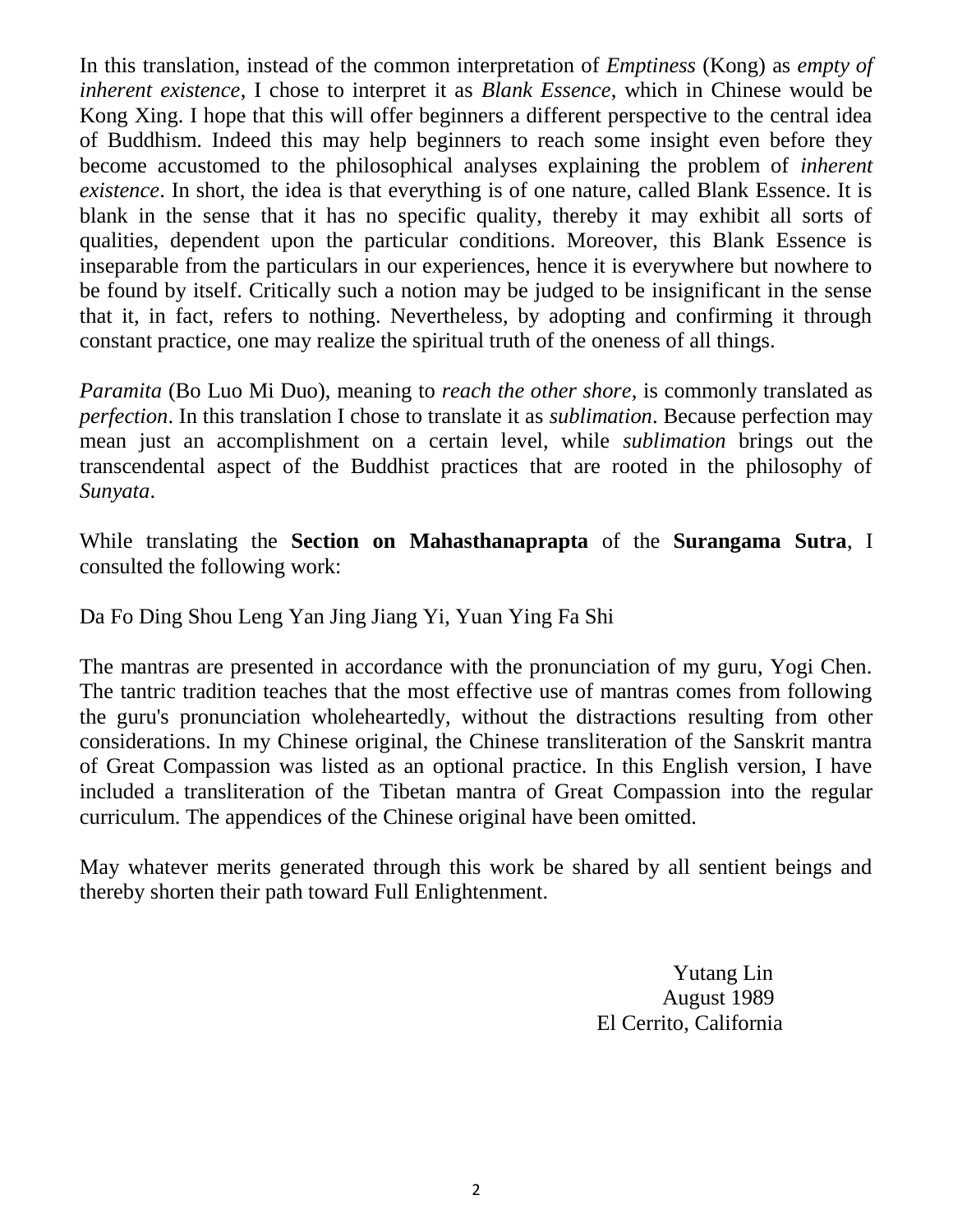## **Foreword to the Second Edition**

The **Heart Sutra** presented in this edition is a revised version of my original translation. Only minor changes are made to elucidate the meaning.

Three appendices have been added. My Sastra on Limitless-Oneness Compassion is included to compliment the wisdom teaching of the **Heart Sutra**. For a detailed exposition on the unification of wisdom and compassion, please read my book, **Wisdom and Compassion in Limitless-Oneness**.

The **Unification of Mind and Wind** introduces an effective method of chanting which unifies chanting, visulization and deep breathing into one practice. The chanting of **Amitabha** is the core of this daily practice, therefore this wonderful method is recommended to the practitioners.

**On Chanting Amitabha** provides a simple explanation in daily terms of the benefits of this practice to people who have no prior contact with Buddhist teachings.

The size of this manual and that of the printed words have been enlarged to facilitate daily practice.

Thanks to Ann Klein for improving the English of this edition and to Chen-jer Jan for formatting the entire book.

> Yutang Lin October 1993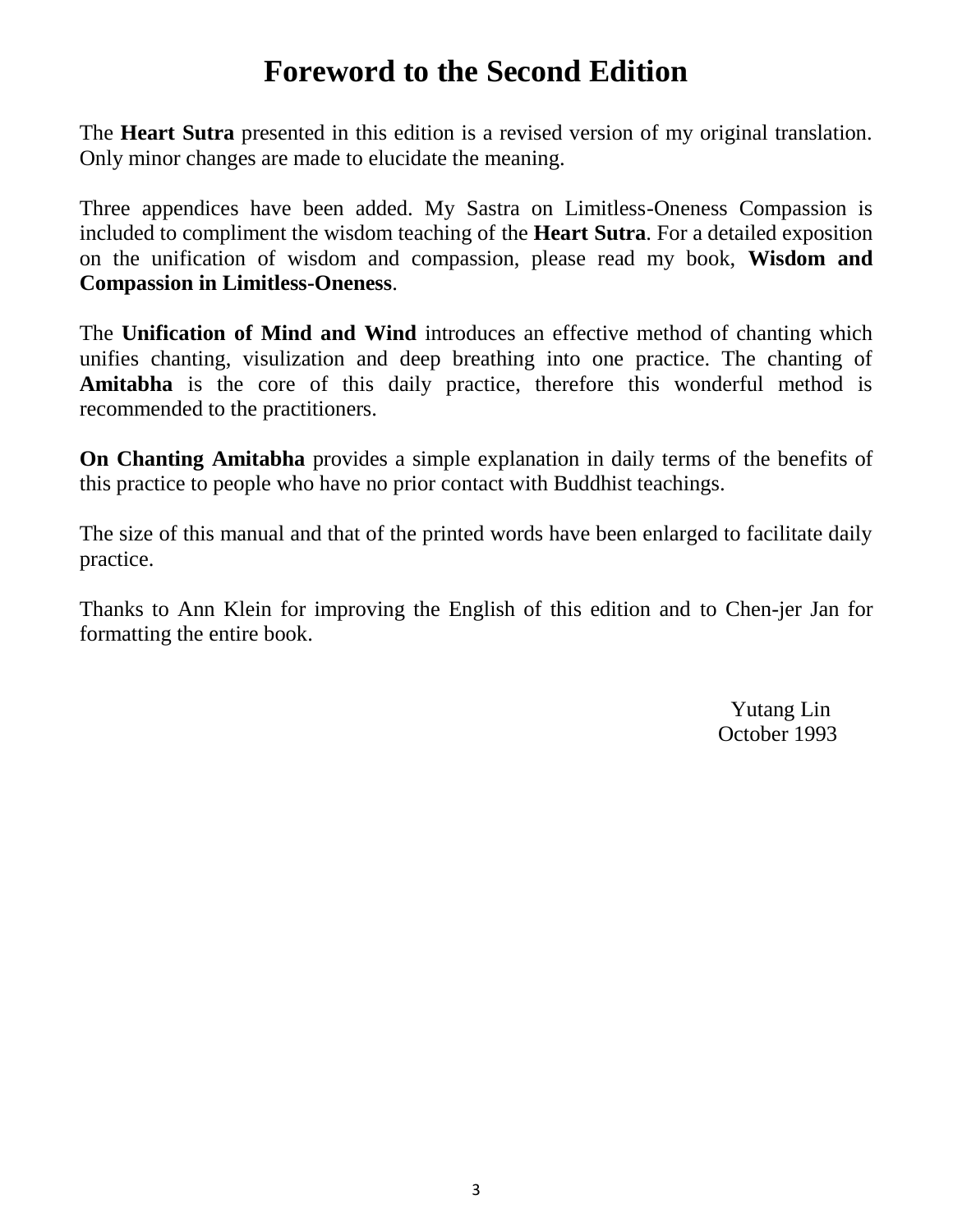# **Pureland Daily Practice**

Under the Guidance of the Buddhist Yogi C. M. Chen Compiled by Dr. Yutang Lin

# **Preliminaries**

First, present the offerings of incense, candle, water, etc., then stand facing the images of the Three Holinesses of the Western Pureland, i.e., *Amitabha Buddha, Avalokitesvara and Mahasthanaprapta*. Visualize as follows: The Three Holinesses are surrounded by the holy beings of the Western Pureland, and this assembly is in turn surrounded by all the Buddhas, Bodhisattvas and holy beings of the Ten Directions and the Three Times of the past, present and future. They all look down with great Compassion upon the sentient beings in the six realms of transmigration.

On one's right and left side stand one's father and mother, respectively. One's relatives, friends, creditors or foes of this or previous lives gather in front of oneself, while sentient beings in the six realms gather behind in the following order: hell beings, hungry ghosts, animals, human beings, asuras and heavenly beings. All of these beings stare up at the holy beings. The holy beings and the beings in transmigration are infinite in number and fill the whole Dharmadhatu.

Visualize that all sentient beings are simultaneously doing this practice with you, and that the holy beings, who are the objects of our veneration, are pleased to grant their blessings by reciting the sutras and the mantras with us.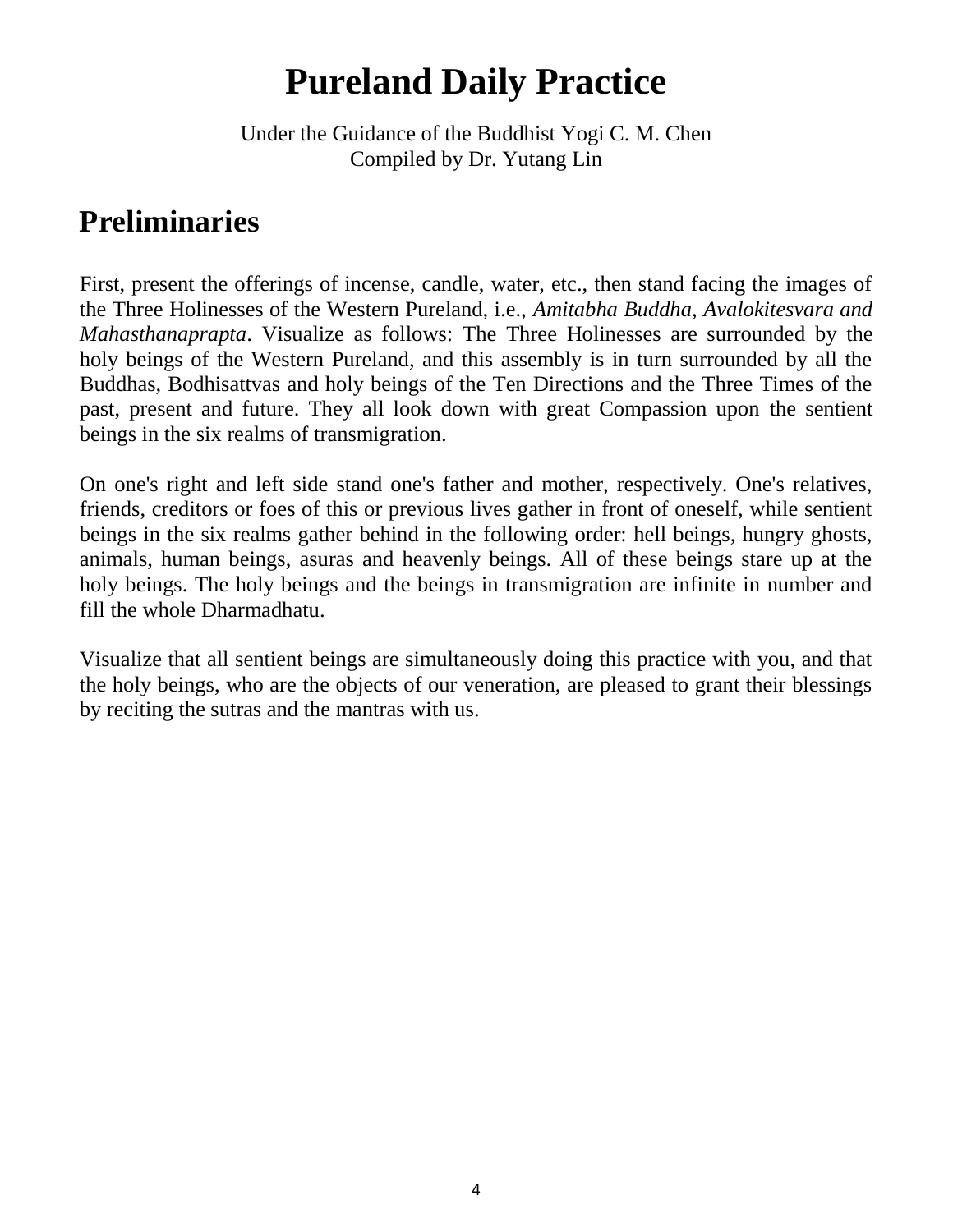# **1. Prostration**

Repeat each one of the following salutations three times; each repetition is to be accompanied by one prostration.

**Namo Amitabha Buddha!** 

**Namo Bodhisattva Avalokitesvara!** 

**Namo Bodhisattva Mahasthanaprapta!**

**Namo holy beings of the Western Pureland!**

**Namo Buddhas, Bodhisattvas and holy beings of the Ten Directions and Three Times!**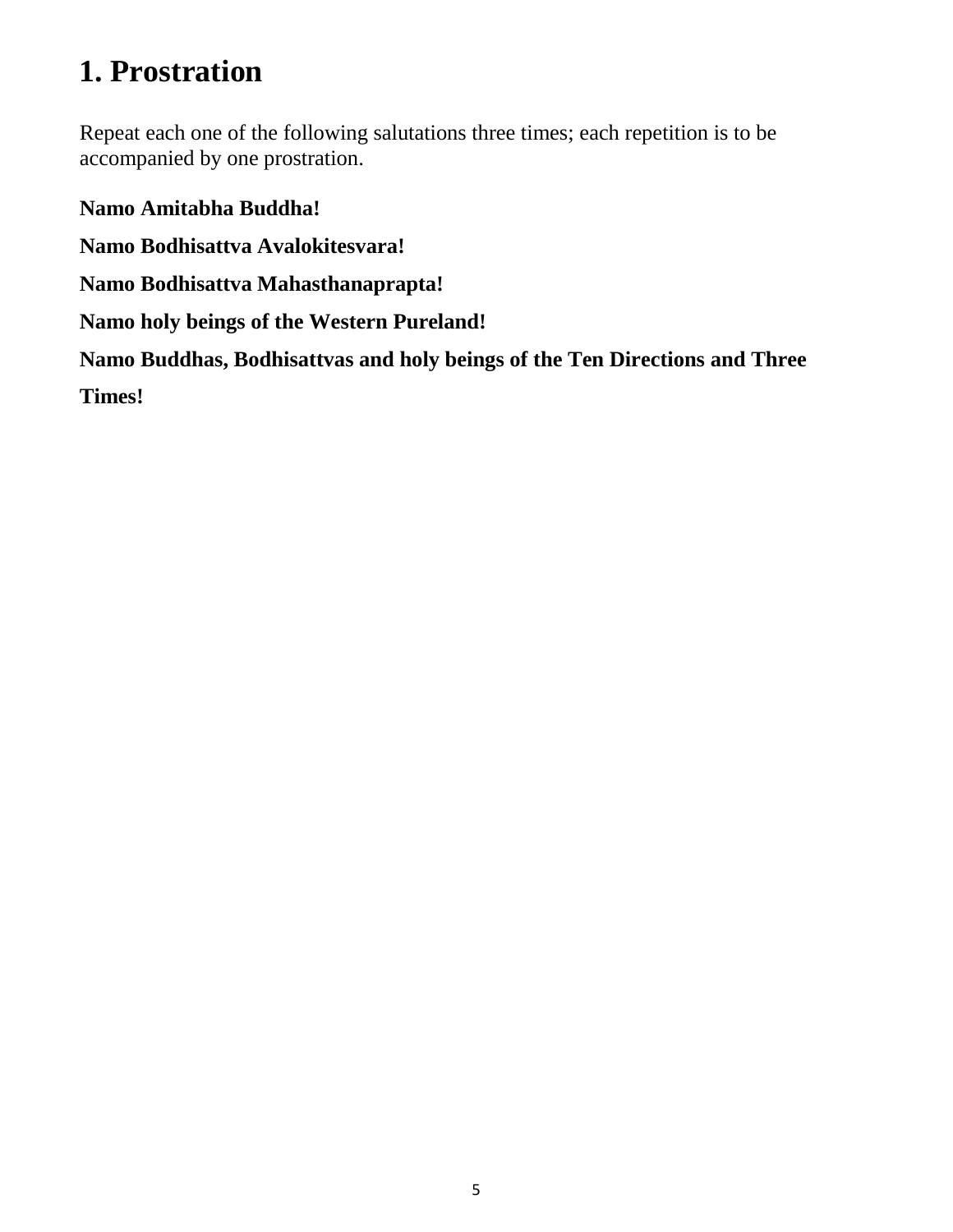## **2. Recitation of Sutras**

#### **Buddha Expounding Amitabha Sutra**

From the Chinese translation by Kumarajiva Translated into English by Yutang Lin

Thus have I heard. Once Buddha was in the garden of the almsgiving elder Anathapindaka that contains Jeta's grove, located in the country of Sravasti. With Him there were one thousand two hundred fifty great monks; all wellknown great Arhats. They were the great disciples such as the elder Sariputra, the great Maudgalyayana, the great Kasyapa, the great Katyayana, the great Kausthila, Revata, Suddhipanthaka, Nanda, Ananda, Rahula, Gavampati, Pindolabharadvaja, Kalodayin, the great Kapphina, Vakkula and Aniruddha. There were also the great Bodhisattvas such as the Dharma-prince Manjusri, the Bodhisattva Ajita, the Bodhisattva Gandhahastin and the Bodhisattva Constant-diligence. Also present were Sakra, the King of heavenly gods, and countless other beings of the various heavens.

Then Buddha told the Elder Sariputra:

To the West ten thousand billion Buddha-lands from here, there is a world named **Utmost Joy**. There is a Buddha, called **Amitabha**, in that land. He is preaching right now. Sariputra, why is that land named **Utmost Joy**? The sentient beings of that land are free from all kinds of suffering, yet enjoy variegated pleasures, thus it is named **Utmost Joy**. Furthermore, Sariputra, the Utmost Joy Land is enclosed by seven rows of railings, seven layers of nets and seven rows of trees, all made of four kinds of jewels, hence, that land is named **Utmost Joy**.

Furthermore, Sariputra, in the Utmost Joy Land there are ponds made of seven kinds of jewels and fully filled with water with eight kinds of merits, and their bottoms are covered with gold sand. The stairways on the four sides are made of gold, silver, beryl and crystal, and lead to towers adorned with gold, silver, beryl, crystal, diamonds, red pearls, and coral. The lotus flowers in these ponds are as large as the wheel of a chariot. They are blue and emitting blue light; yellow, emitting yellow light; red, emitting red light; or white, emitting white light. They are sublime, wonderful, fragrant and pure. Sariputra, the Utmost Joy Land is complete in such meritorious grandeur. Again, Sariputra, the land of that Buddha is constantly filled with heavenly music and the ground is made of gold. Three times daily and three times nightly there falls from the sky a rain of heavenly Mandarava flowers. Regularly, in the early morning, the sentient beings of that land carry all sorts of wondrous flowers in their skirts to make offerings to the ten thousand billion Buddhas of other places. By breakfast time they have returned to their own land to have a meal followed by a meditative walk. Sariputra, the Utmost Joy Land is complete in such meritorious grandeur. Furthermore, Sariputra, In that land there are all sorts of wonderful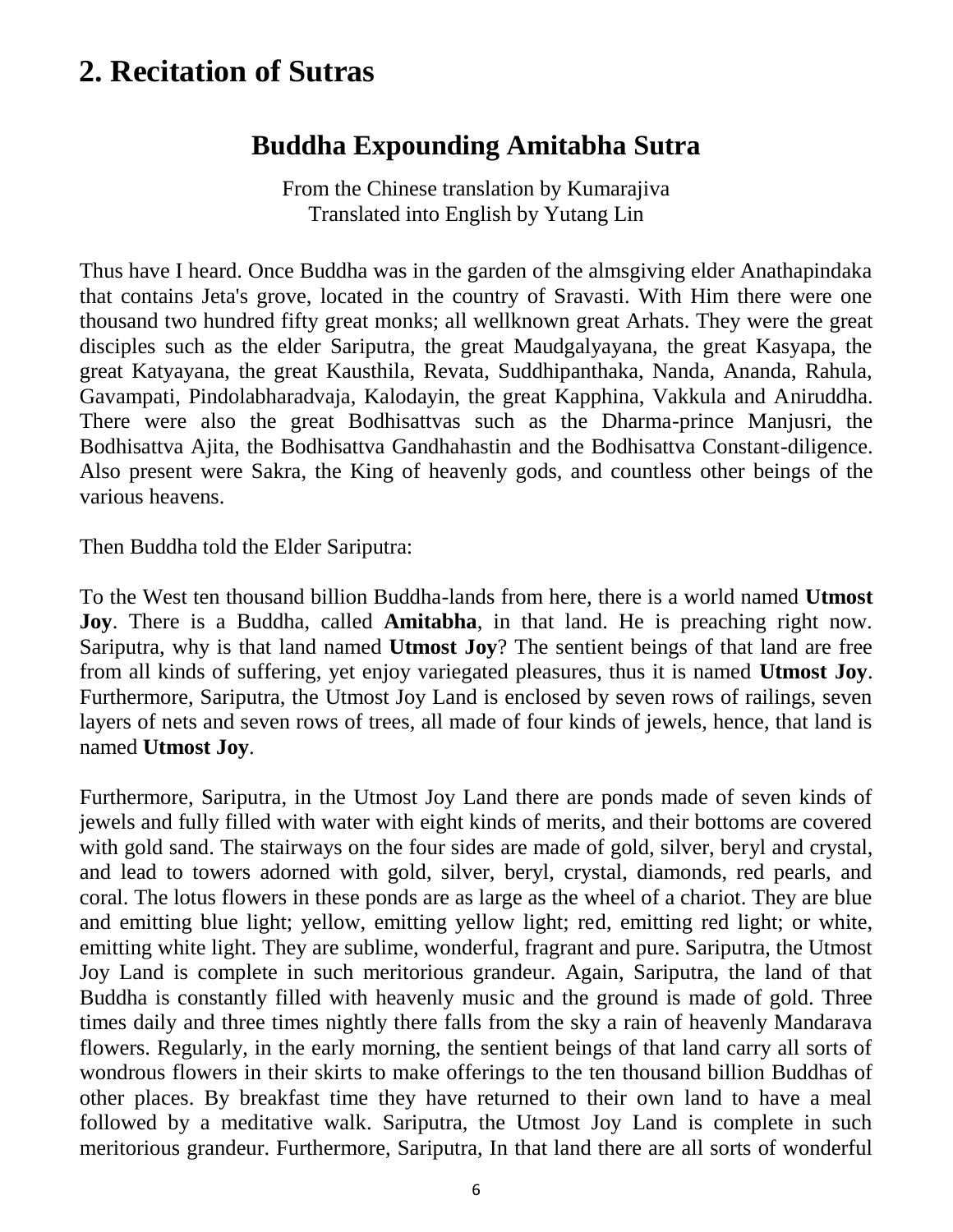birds of variegated colors: white cranes, peacocks, parrots, saris, Kalavinkas and sharedfate birds. All these birds sing harmonious and sublime melodies three times daily and three times nightly. These melodies propagate the teachings on the Five Roots, the Five Forces, the Seven Bodhi-branches and the Eightfold Right Path. Beings of that land, upon hearing such melodies, all turn their thoughts toward the Buddha, the Dharma and the Sangha. Sariputra, you should not say that these birds are born as a result of their sinful karma. Why is it so? There are no three bad realms in the land of that Buddha. Sariputra, in the land of that Buddha there is not even the name of a bad realm, not to mention the reality of such. All these birds are miraculously produced by Amitabha Buddha in order to propagate the Dharma sounds. Sariputra, in the land of that Buddha breezes wave the rows of jeweled trees and the jeweled nets, thereby, producing sublime and wondrous sounds. This is analogous to hundreds and thousands of harmonious kinds of music playing simultaneously. Whoever hears such sounds naturally develops a mind that fixes upon the Buddha, the Dharma and the Sangha. Sariputra, the land of that Buddha is complete in such meritorious grandeur.

Sariputra, what do you think, why is that Buddha called **Amitabha**? Sariputra, the brightness of that Buddha's light is immeasurable, it shines upon lands in the ten Directions without any hindrance, hence, He is called **Amitabha**—infinite light. Further, Sariputra, the lifespan of that Buddha or anyone of His subjects is countlessly and boundlessly innumerable kalpas, thus, He is named **Amitabha**—infinite life. Sariputra, ever since Amitabha Buddha awoke to Full Enlightenment it has been ten kalpas. Furthermore, Sariputra, that Buddha has innumerable boundless sravaka disciples, all of whom are Arhats, and their number is beyond the knowledge of arithmetic. The number of Bodhisattvas in that land is likewise innumerable. Sariputra, the land of that Buddha is complete in such meritorious grandeur. Further, Sariputra, sentient beings who are born in the Utmost Joy Land will not regress on the path toward Enlightenment. Many among them are candidates for Buddhahood and will be born as humans just once more in order to achieve Buddhahood. Their number is so great that it is beyond the knowledge of arithmetic and can only be described as countlessly and boundlessly innumerable.

Sariputra, sentient beings who hear the above should vow to be born in that land. Why is it so? Because then one may enjoy the company of these aforementioned most benevolent people. Sariputra, it is impossible to be born in that land with only a few good dispositions, meritorious and moral causes and conditions. Sariputra, if there is a good man or woman who hears about Amitabha Buddha and keeps chanting His holy name for one day, two days, three days, four days, five days, six days or seven days with one mind free from distractions, then such a person, at the end of his life, will see Amitabha Buddha and His holy assembly appear before him. At the time of death this person's mind will not be perturbed and will take rebirth in the Utmost Joy Land of Amitabha Buddha. Sariputra, I see such advantage, hence I say such words. Whosoever hears this should develop the vow to be born in that Land.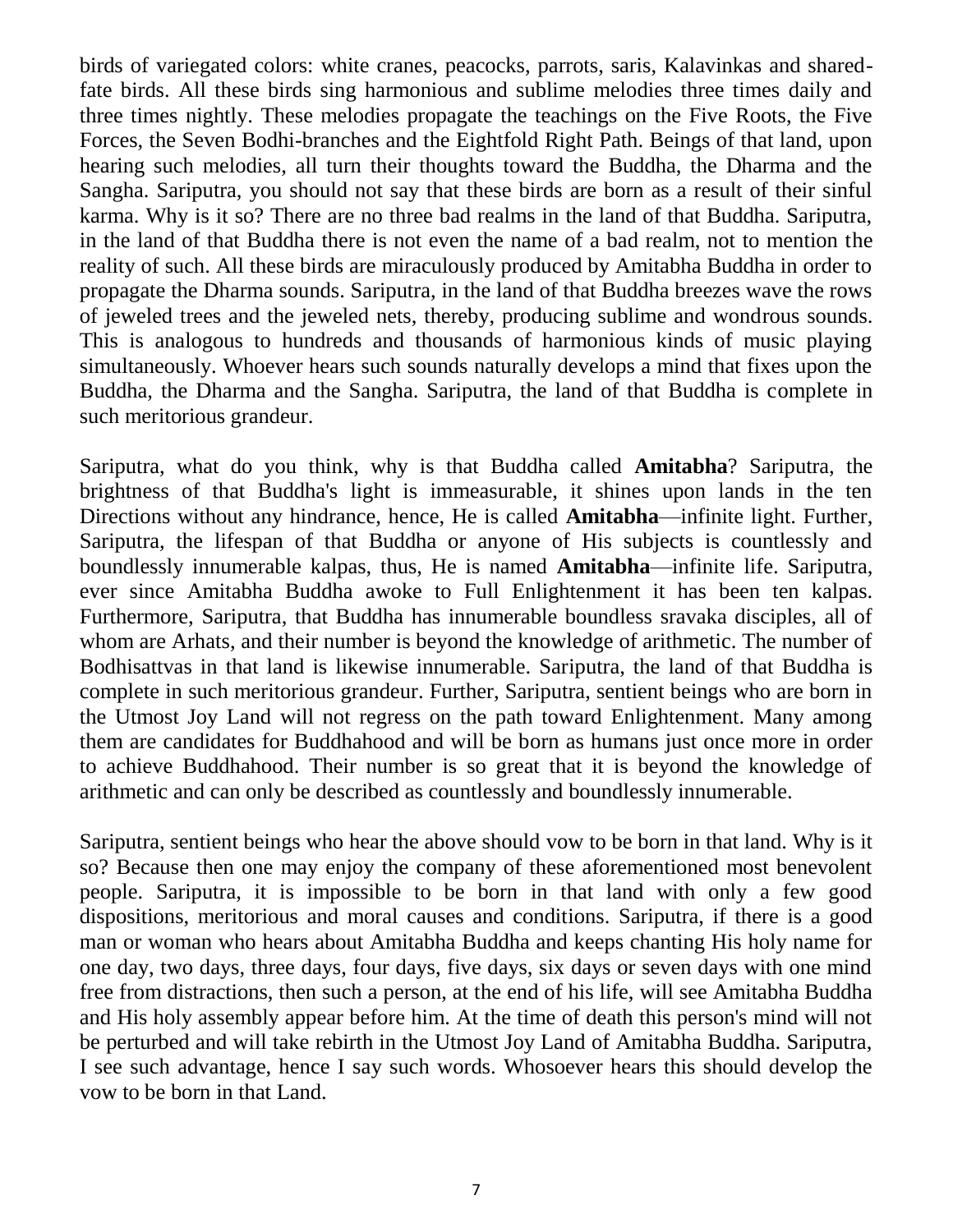Sariputra, just as now I am praising the advantage of the inconceivable merits of Amitabha Buddha, in the Eastern Universe there are Buddhas such as Immovability Buddha, Meru Form Buddha, Great Meru Buddha, Meru Light Buddha, Wondrous Voice Buddha, equal in number to the sands of the river Ganges. Each Buddha in his own land displays his superior power of speech and spreads the following honest words throughout his domain of one billion world-systems: "You sentient beings should have faith in this sutra that praises the inconceivable merits and is favored by all Buddhas."

Sariputra, in the Southern Universe there are Buddhas such as Sun Moon Lamp Buddha, Famous Light Buddha, Great Flaming Shoulders Buddha, Meru Lamp Buddha, Immeasurable Diligence Buddha, equal in number to the sands of the river Ganges. Each Buddha in his own land displays his superior power of speech and spreads the following honest words throughout his domain of one billion world-systems: "You sentient beings should have faith in this sutra that praises the inconceivable merits and is favored by all Buddhas."

Sariputra, in the Western Universe there are Buddhas such as Immeasurable Lifespan Buddha, Immeasurable Form Buddha, Immeasurable Pennant Buddha, Great Light Buddha, Great Brightness Buddha, Precious Form Buddha, Pure Light Buddha, equal in number to the sands of the river Ganges. Each Buddha in his own land displays his superior power of speech and spreads the following honest words throughout his domain of one billion world-systems: "You sentient beings should have faith in this sutra that praises the inconceivable merits and is favored by all Buddhas."

Sariputra, in the Northern Universe there are Buddhas such as Flaming Shoulders Buddha, Most Superior Voice Buddha, Impeccable Buddha, Rising Sun Buddha, Net of Brightness Buddha, equal in number to the sands of the river Ganges. Each Buddha in his own land displays his superior power of speech and spreads the following honest words throughout his domain of one billion world-systems: "You sentient beings should have faith in this sutra that praises the inconceivable merits and is favored by all Buddhas."

Sariputra, in the Nadiral Universe there are Buddhas such as Lion Buddha, Famous Buddha, Fame Light Buddha, Dharma Buddha, Dharma Pennant Buddha, Dharma Holding Buddha, equal in number to the sands of the river Ganges. Each Buddha in his own land displays his superior power of speech and spreads the following honest words throughout his domain of one billion world-systems: "You sentient beings should have faith in this sutra that praises the inconceivable merits and is favored by all Buddhas."

Sariputra, in the Zenithal Universe there are Buddhas such as Pure Voice Buddha, King of Constellations Buddha, Supreme Incense Buddha, Fragrance Light Buddha, Great Flaming Shoulders Buddha, Adorned with Variegated Jewel Ornaments Buddha, King Teak Tree Buddha, Jewel Flower Merits Buddha, Seeing All Truths Buddha, Like Meru Mountain Buddha, equal in number to the sands of the river Ganges. Each Buddha in his own land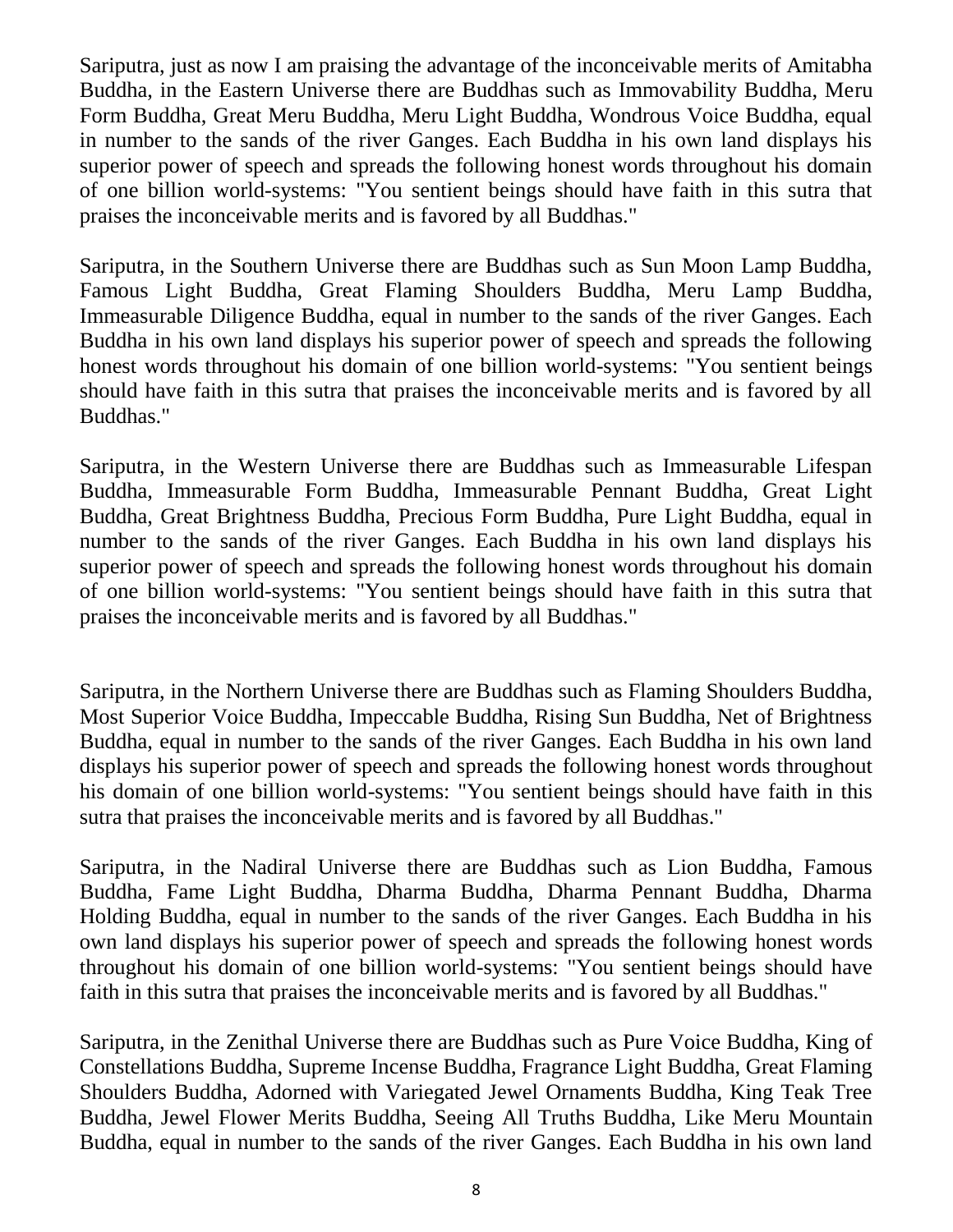displays his superior power of speech and spreads the following honest words throughout his domain of one billion world-systems: "You sentient beings should have faith in this sutra that praises the inconceivable merits and is favored by all Buddhas."

Sariputra, what do you think? Why is this sutra named **The Favor of All Buddhas Sutra**? Sariputra, if there are good men or women who hear, accept and uphold this sutra and hear the names of these Buddhas, all these good men or women will be favored by all Buddhas and will never regress on the path toward the Unsurpassable Right and Full Enlightenment. Therefore, Sariputra, all of you should believe and accept these words of mine and those of the Buddhas.

Sariputra, those people who have vowed, vow now, or will vow to be born in the land of Amitabha Buddha will never regress on the path toward the Unsurpassable Right and Full Enlightenment. They have been born, are born or will be born in that land. Hence, Sariputra, all good men or women, if they have faith, should vow to be born in that land.

Sariputra, just as I am now praising the inconceivable merits of those Buddhas, likewise they are praising my inconceivable merits by uttering the following: "Sakyamuni Buddha is capable of rare and most difficult accomplishments. He is able to achieve the Unsurpassable Right and Full Enlightenment in the Land of Toleration during the Corrupt Age of Five Obscurities—those of the era, the views, the sorrows, the sentient beings and the lives, and to preach to the sentient beings such teachings that are difficult to believe by all worldlings." Sariputra, you should realize that it is extremely difficult for me to accomplish the heavy task of achieving the Unsurpassable Right and Full Enlightenment in the Corrupt Age of Five Obscurities and to preach to all worldlings such unbelievable teachings.

Thus Buddha concluded the preaching of this sutra. Sariputra, the monks and the worldlings—heavenly beings, humans, asuras, etc., all rejoiced in hearing the teaching of Buddha, and they accepted the teaching with great faith. They all prostrated to Buddha and then departed.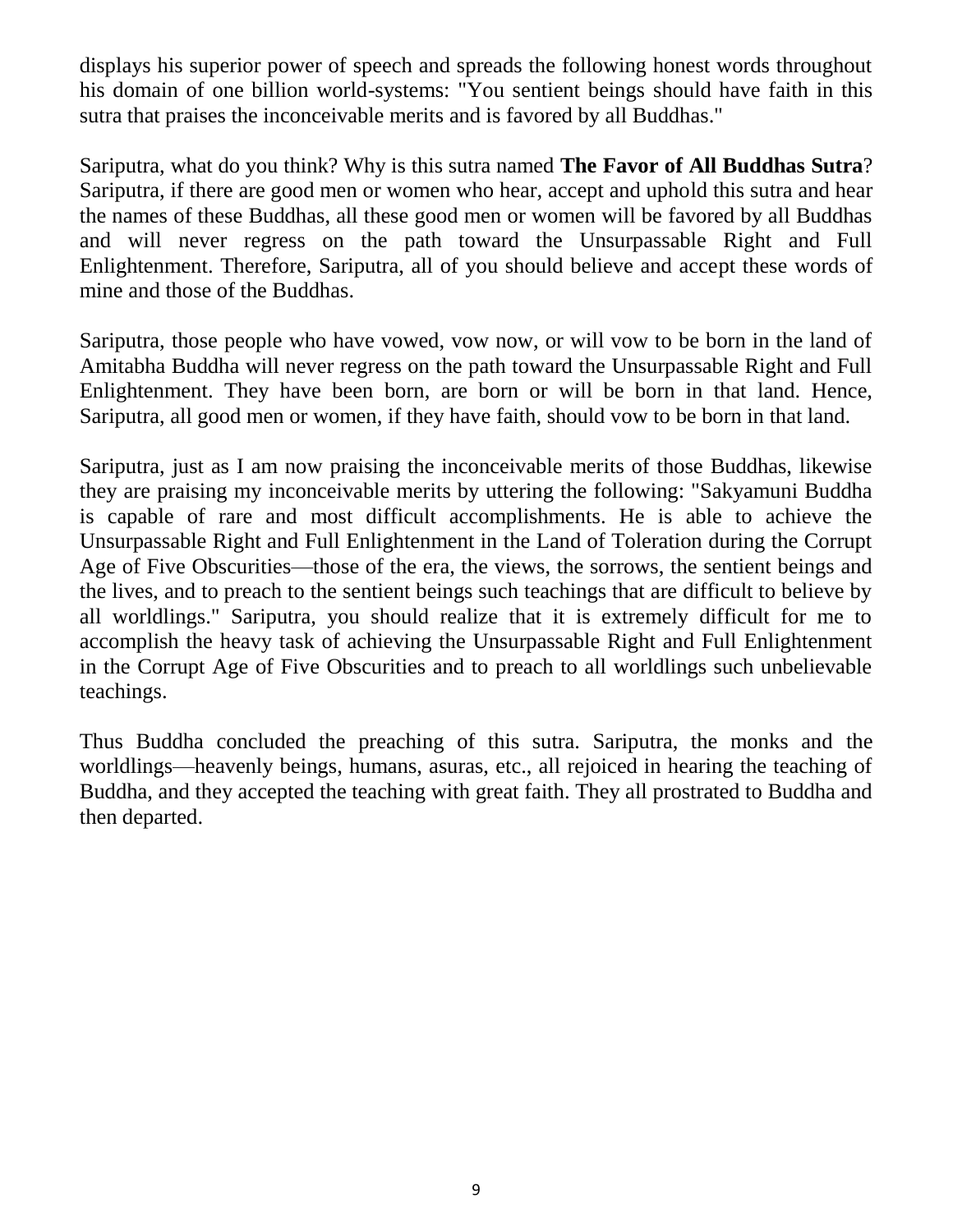## **The Heart of Sublimation through Transcendent Wisdom Sutra (The Heart Sutra)**

From the Chinese translation by the Reverend Xuan-Zang Translated into English by Dr. Yutang Lin

Whenever Bodhisattva Avalokitesvara practices deeply sublimation through Transcendent Wisdom, He intuitively perceives that the five aggregates are of Blank Essence, thus transcending all suffering and difficulties. "Sariputra, phenomena are inseparable from Blank Essence, and Blank Essence is inseparable from phenomena; phenomena are identical to Blank Essence, and Blank Essence is identical to phenomena. Feeling, conceptualization, motivation and consciousness are also inseparable from and identical to Blank Essence."

"Sariputra, the characteristics of Blank Essence of all these things are: neither born nor deceased, neither dirty nor clean, neither increasing nor decreasing. Therefore in Blank Essence there are no phenomena, no feeling, conceptualization, motivation, consciousness; no eye, ear, nose, tongue, body, mind; no color, sound, odor, flavor, touch, impression; no eye-species up to and including no perceptual-consciousness-species; no Ignorance and no elimination of Ignorance, up to and including no senility and death and no elimination of senility and death; no suffering, its causes, its transcendence, the path toward its transcendence; no Wisdom and no attainment. Since there is no attainment, by sublimation through Transcendent Wisdom, a Bodhisattva's mind has no attachment. Since there is no attachment, there is no fear. There is freedom from perversive delusions, and Nirvana is realized."

"Buddhas of the past, present and future attain the Unsurpassable Right and Full Enlightenment by sublimation through Transcendent Wisdom. Therefore sublimation through Transcendent Wisdom is known to be the great wondrous mantra, the great open mantra, the unsurpassable mantra, the no-equal-rank mantra, capable of eliminating all suffering, truthful and without deceit. Hence, the mantra of sublimation through Transcendent Wisdom is to be proclaimed." So He utters the mantra:

#### **Gate gate paragate parasamgate bodhi svaha**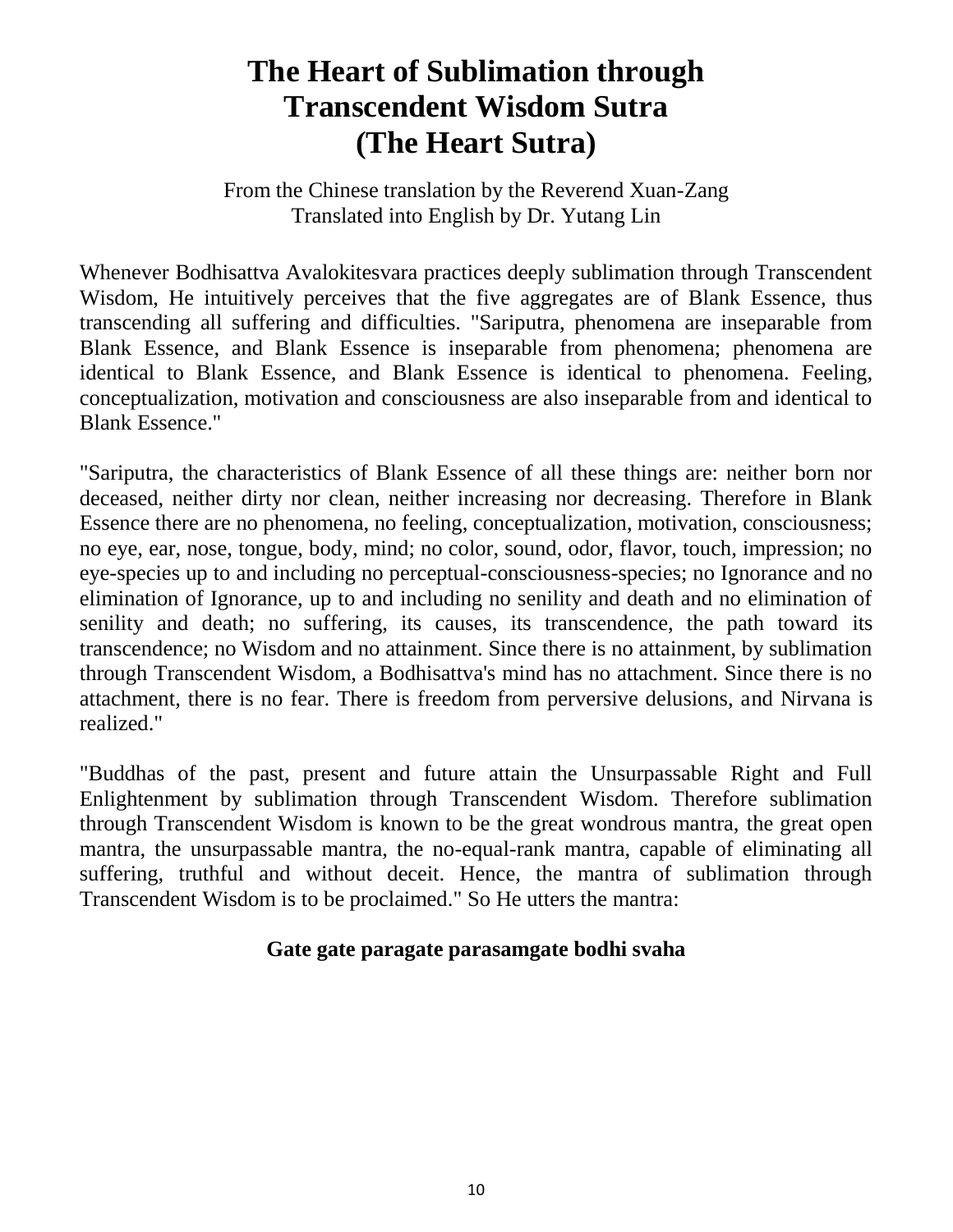#### **The Section on Bodhisattva Mahasthanaprapta's Achieving Complete Unification through Chanting Buddha's Name of the Surangama Sutra**

From the Chinese translation by Paramiti Translated into English by Yutan*g* Lin

The Dharma Prince Mahasthanaprapta and fifty-one Bodhisattvas of his kind rose from their seats and prostrated to Buddha by touching His feet with the top of their heads. Then Mahasthanaprapta told Buddha: As I recall, a long time ago, as many kalpas back as the number of sands of the river Ganges, there was a Buddha in the world, named *Immeasurable Light Buddha*. Beginning with this Buddha, during one kalpa, there were twelve Buddhas, one succeeding the other. The last Buddha of this sequence was named *Transcending Sun and Moon Light*. That Buddha taught me the Samadhi of Chanting Buddha's Name.

For example, if there are two persons, and one keeps remembering the other, while the other keeps forgetting the first, then such two persons either come across each other without a meeting together, or see each other without a mutual recognition. If two persons remember each other dearly and deeply, then even from life to life, they would stay together, like a body and its shadow, in unseparable harmony.

Buddhas of the Ten Directions compassionately remember sentient beings, just as a mother remembers a child. If the child runs away, what is the use of her remembrance? If the child remembers the mother just as the mother remembers the child, then the mother and the child will not be far apart even through many lives. If sentient beings wholeheartedly remember Buddha and chant the name of Buddha, then immediately or in the future they will surely see Buddha. Being not far from Buddha, hence, not dependent on disciplines, they will naturally open up their minds. Just as the body of a person imbued with perfume will smell fragrant, likewise this practice is named the *Adornment with Fragrance and Light.*

While I was in the causal stage I realized the Patience of Non-Born through the mind that chants Buddha's name. Now I stay in this world to attract people who chant Buddha's name in order to guide them to return to the Pureland. Buddha, you inquire about how I attained complete unification. I had no preference over using any one of the six sensory organs, but withdrew from all the distractions produced through them, and maintained the continuation of pure thoughts by chanting Buddha's name, thus I attained Samadhi. Hence, I recommend this practice to be the foremost one.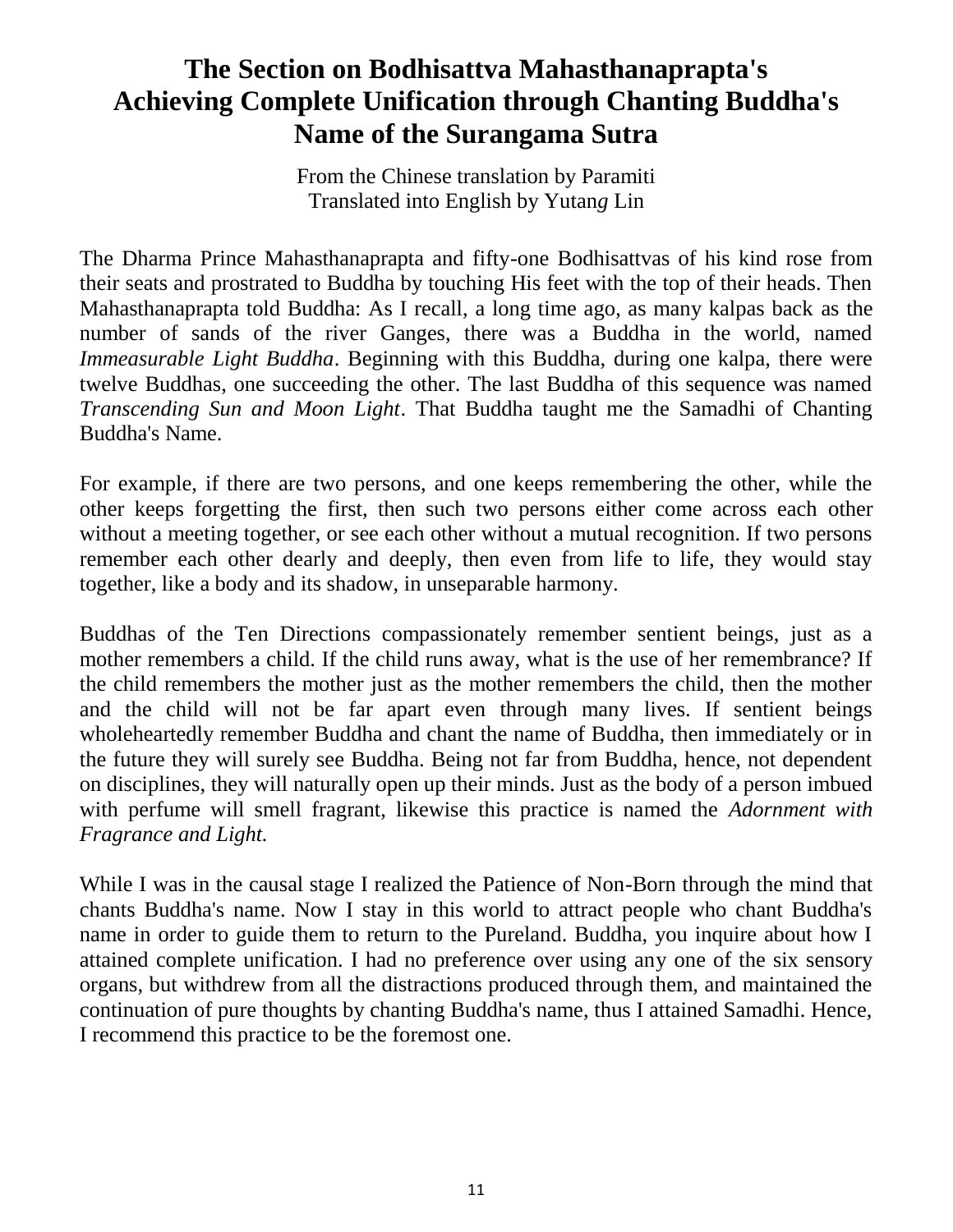# **3. Chanting of Mantras** (three times each)

Chinese Pin Yin is used to transliterate the mantras below.

The Mantra of Amitabha Buddha:

#### **Weng A Mi Da Wa Xie**

The Mantra of Avalokitesvara:

#### **Weng Ma Ni Bei Mi Hong**

The Mantra of Mahasthanaprapta (Vajrapani):

#### **Weng Ban Zha Ba Ni Hong Pei**

The Mantra of Great Compassion:

**Na Mo Ye La Zha Ya Ya Na Mo A Ya Ga La San Ga Ya Pi Lu Zha Na Bu Ha La Zha Ya Da Ta Ga Da Ya Na Mo Sa Wa Da Ta Ga Da Bei A Ha Dei Bei San Ya Ga San Bu Dei Bei Na Mo A Ya A Wa Luo Ke Bei Xia Ya Ya Pu Ti Sa Duo Ya Ma Ha Sa Duo Ya Ma Ha Ga Lu Ni Ga Ya Da Ya Ta Weng Da Ra Da Ra Di Li Di Li Du Lu Du Lu Yi Zha Wei Zha Zha Lei Zha Lei Zha Zha Lei Zha Zha Lei Gu Shu Mei Gu Shu Mei Wa Lei Yi Li Mi Li Zi Di Za Ra Ma Ba La Ye Suo Ha**

The Mantra of Rebirth-in-the-Pureland:

**Na Mo O Mi Duo Po Ye Duo Tuo Qie Duo Ye Duo Di Ye Tuo**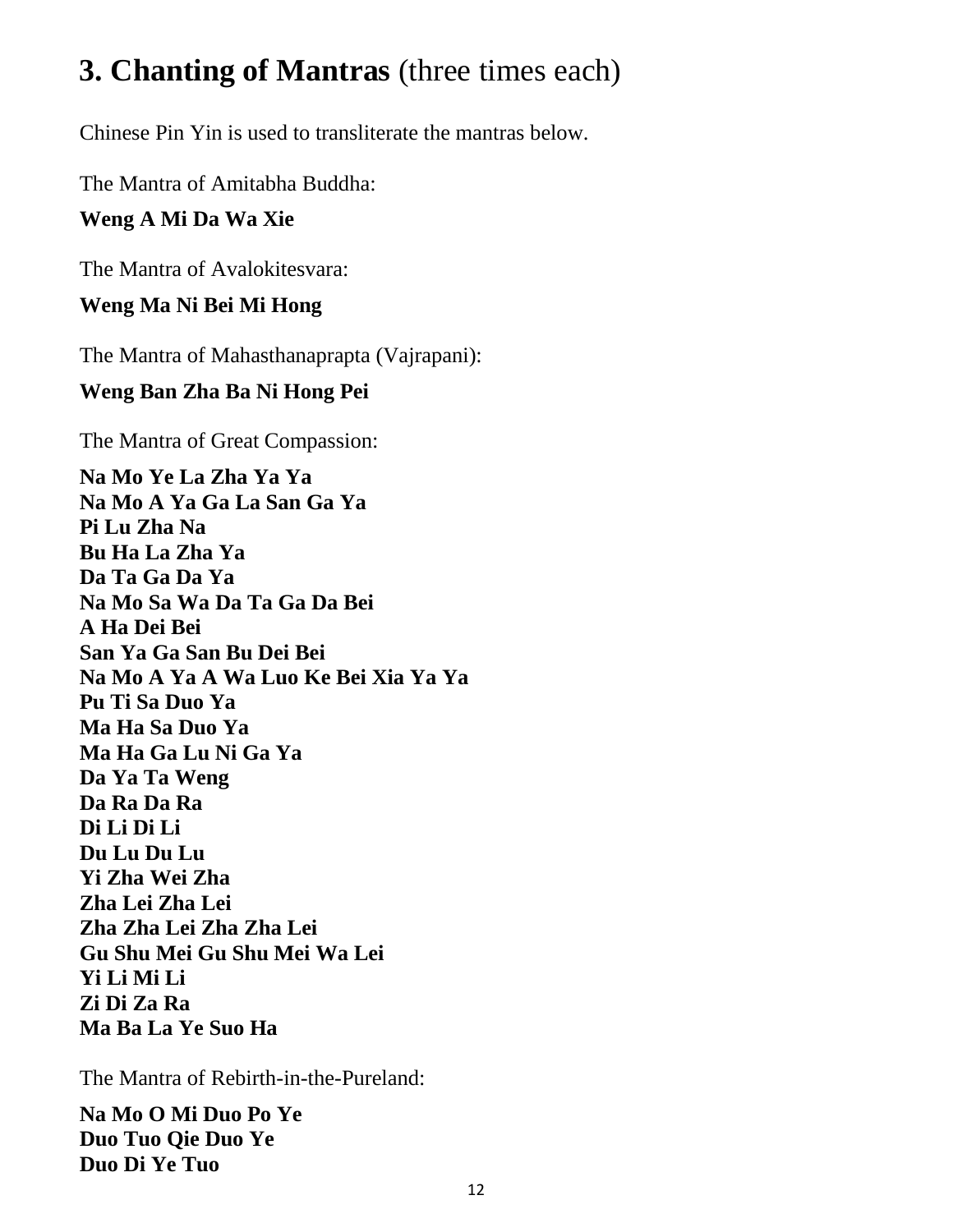**O Mi Li Duo Po Pi O Mi Li Duo Xi Dan Po Pi O Mi Li Duo Pi Jia Lan Di O Mi Li Duo Pi Jia Lan Duo Qia Mi Ni Qia Qia Nuo Zhi Dan Qie Li Suo Po Huo**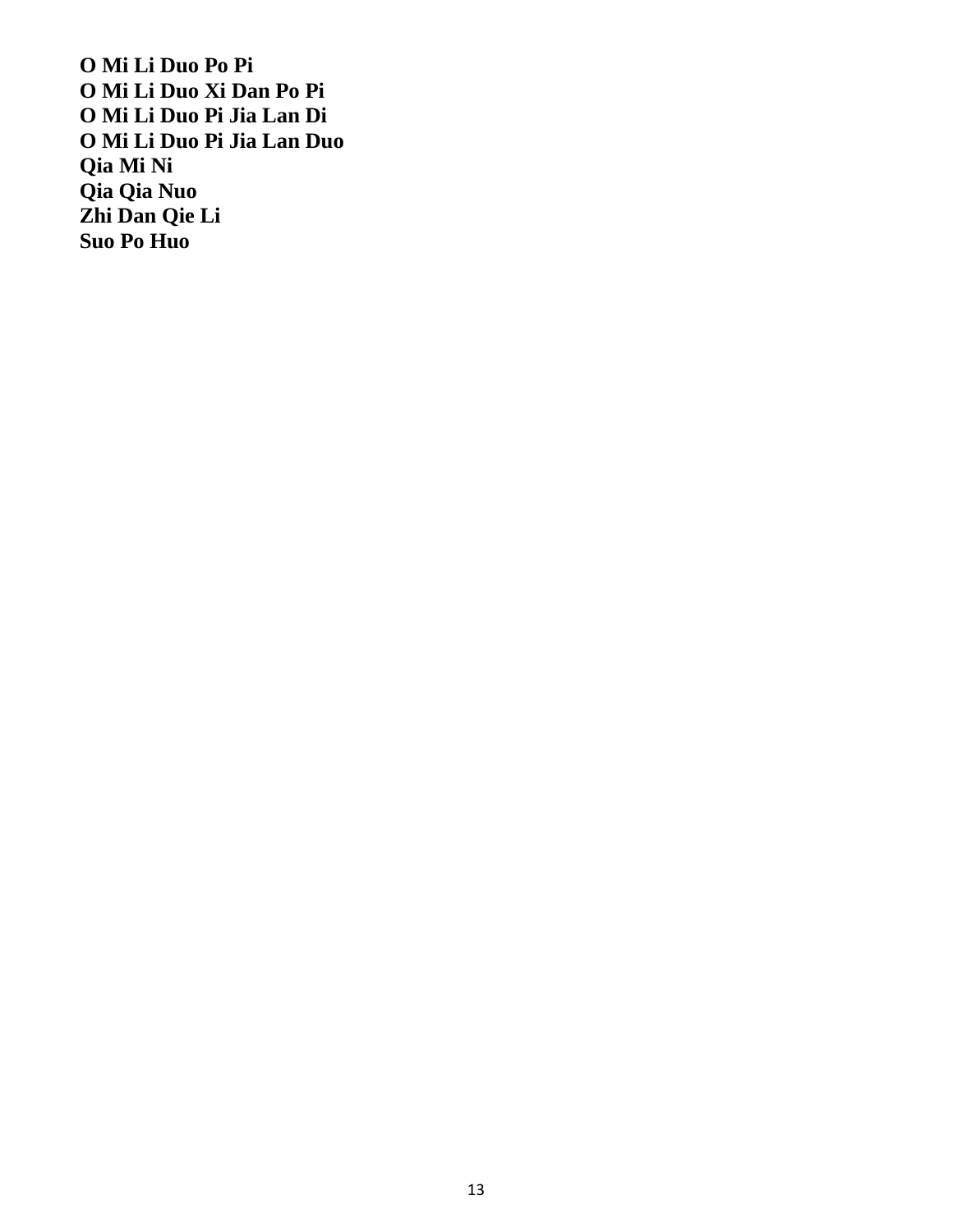# **4. Chanting** "**Amitabha**"

Set a number yourself for your repetitions. For example, start with one thousand repetitions daily and gradually increase your number of repetitions.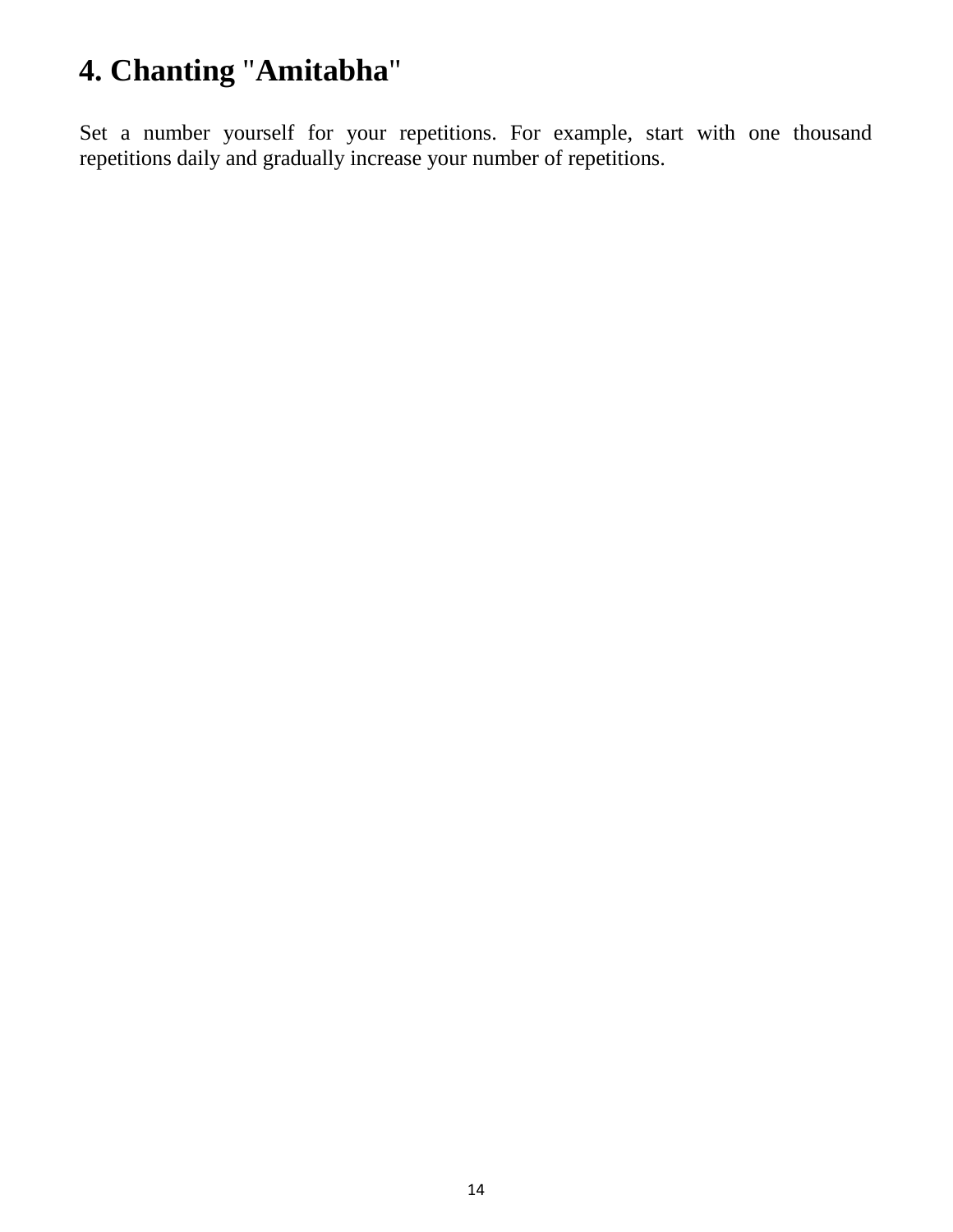# **5. Dedication of Merits**

*May the merits of this practice be shared by all sentient beings!*

*May all beings in the Dharmadhatu soon adopt this Pureland practice!*

*May we accumulate immeasurable merits before the end of this life!*

*May we be welcomed by Amitabha Buddha when it is our time to depart from this world!*

*May we get rebirth in the Utmost Joy Pureland and realize our own Buddha nature!*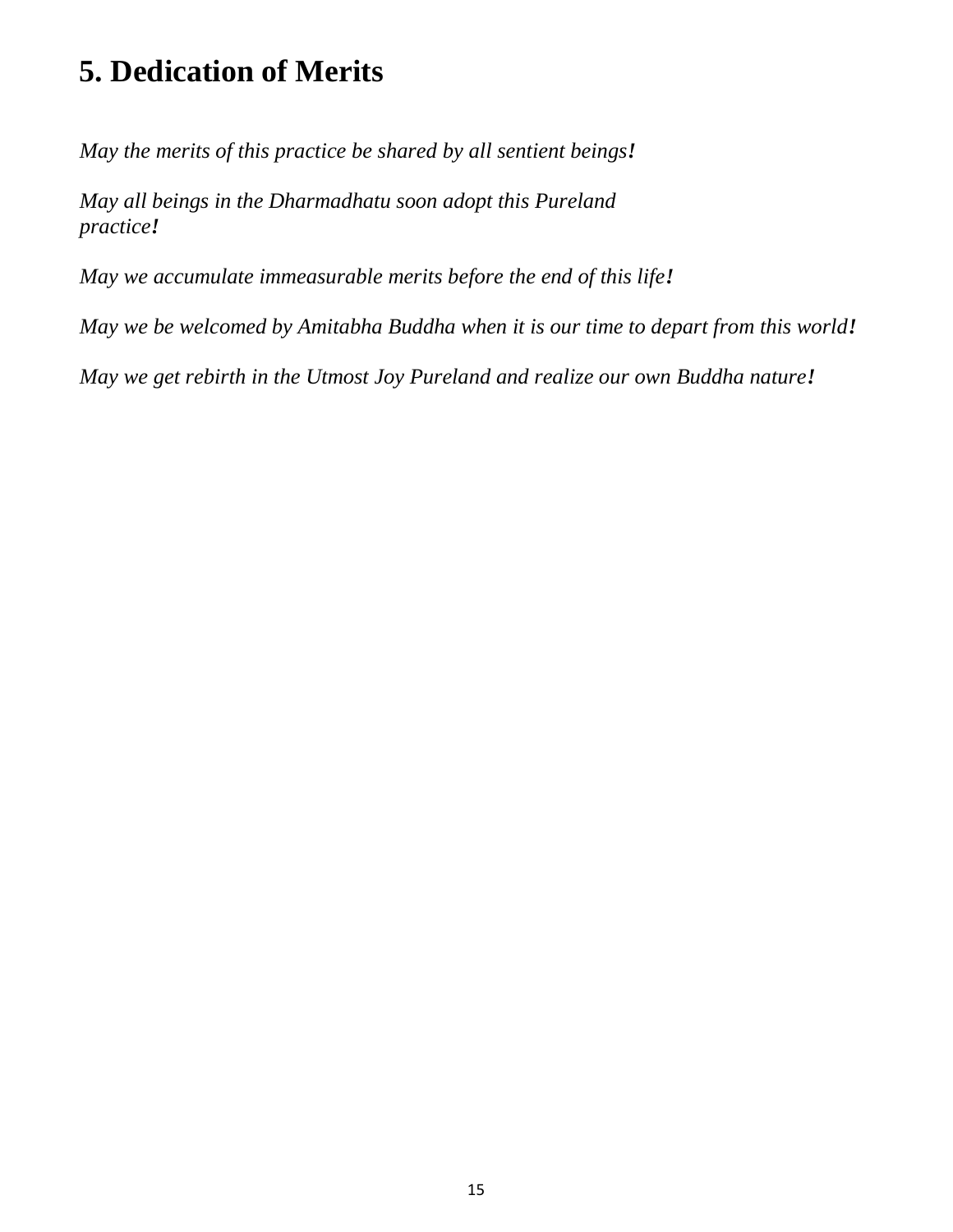# **Epilogue**

I finished compiling the Pureland Daily Practice in the evening of August 21, 1989. The next morning, just before I woke up, I dreamed that in my house on top of a bookcase there were three boxes of birdies just hatched from their eggs, and in my dining room all over the floor were tiny white swans with golden beaks also just hatched from their eggs.

I believe that this is a very auspicious omen, signifying that many practitioners will be reborn through adopting this Pureland Daily Practice. The birdies on top of the bookcase signify that the practice is based on knowledge, yet goes beyond studies. The swans on the floor in the dining room signify that those practitioners who do the practice as regularly as people taking meals, will obtain solid grounding.

I recorded and explained this dream in order to encourage and add faith to the practitioners of this practice. May the blessings of Buddha, Dharma and Sangha be with you always!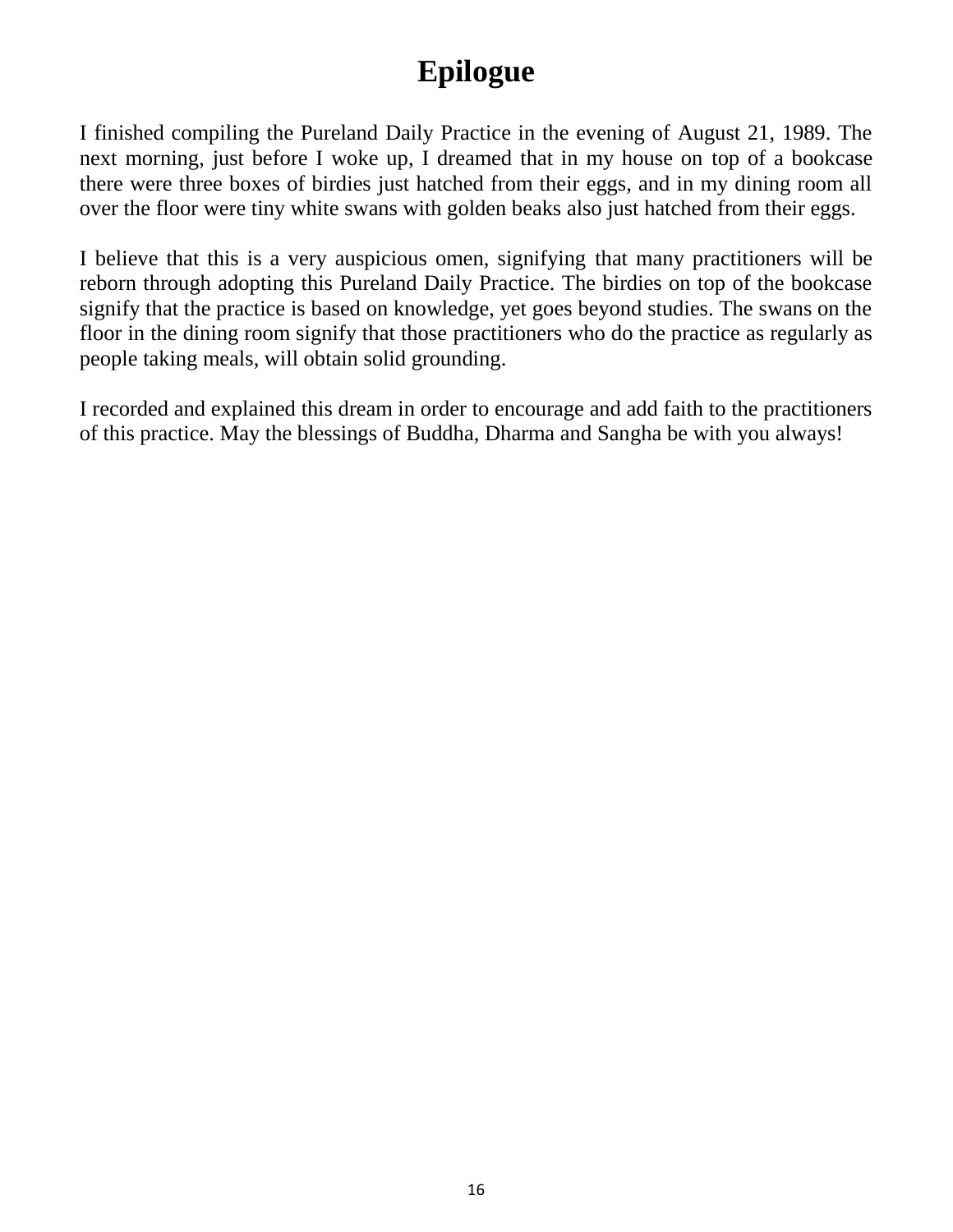### **Appendix A**

# **The Heart of Sublimation through Limitless-Oneness Compassion Sastra (Heart Sastra)**

#### Dr. Yutang Lin

Wherever Bodhisattva Manjusri practices sublimation through Limitless-Oneness Compassion effortlessly, He intuitively understands that the five aggregates are of one essence, thus enduring all suffering and difficulties. "Sudhana! Phenomena are inseparable from essence, and essence is inseparable from phenomena; phenomena are identical to essence, and essence is identical to phenomena. Feeling, conceptualization, motivation and consciousness are also inseparable from and identical to essence."

"Sudhana! The Limitless-Oneness of all these things transcends existence and nonexistence, attraction and repulsion, plurality and singularity. Therefore the Limitless-Oneness contains phenomena, contains feeling, conceptualization, motivation, consciousness; contains eye, ear, nose, tongue, body, mind; contains color, sound, odor, flavor, touch, impression; contains eye-species up to and including perceptualconsciousness-species; contains Ignorance and elimination of Ignorance, up to and including senility and death and elimination of senility and death; contains suffering, its causes, its transcendence, the path toward its transcendence; and transcends Lovingkindness and loss. Since there is transcendence of loss, by sublimation through Limitless-Oneness Compassion, a Bodhisattva's mind is free from attachment. Since there is no attachment, there is no criticism. There is freedom from prejudiced discriminations, and Nirvana is realized."

"Buddhas of the past, present and future attain the Unsurpassable Right and Full Enlightenment by sublimation through Limitless-Oneness Compassion. Therefore sublimation through Limitless-Oneness Compassion is known to be the great mind mantra, the great loving-kindness mantra, the indiscrimination mantra, the all-encompassing mantra, capable of enduring all suffering, absolute and joyous. Hence, the mantra of sublimation through Limitless-Oneness Compassion is to be proclaimed." So He utters the mantra:

#### **Tolerance, tolerance, tolerance for all, tolerance with joy, bodhi svaha!**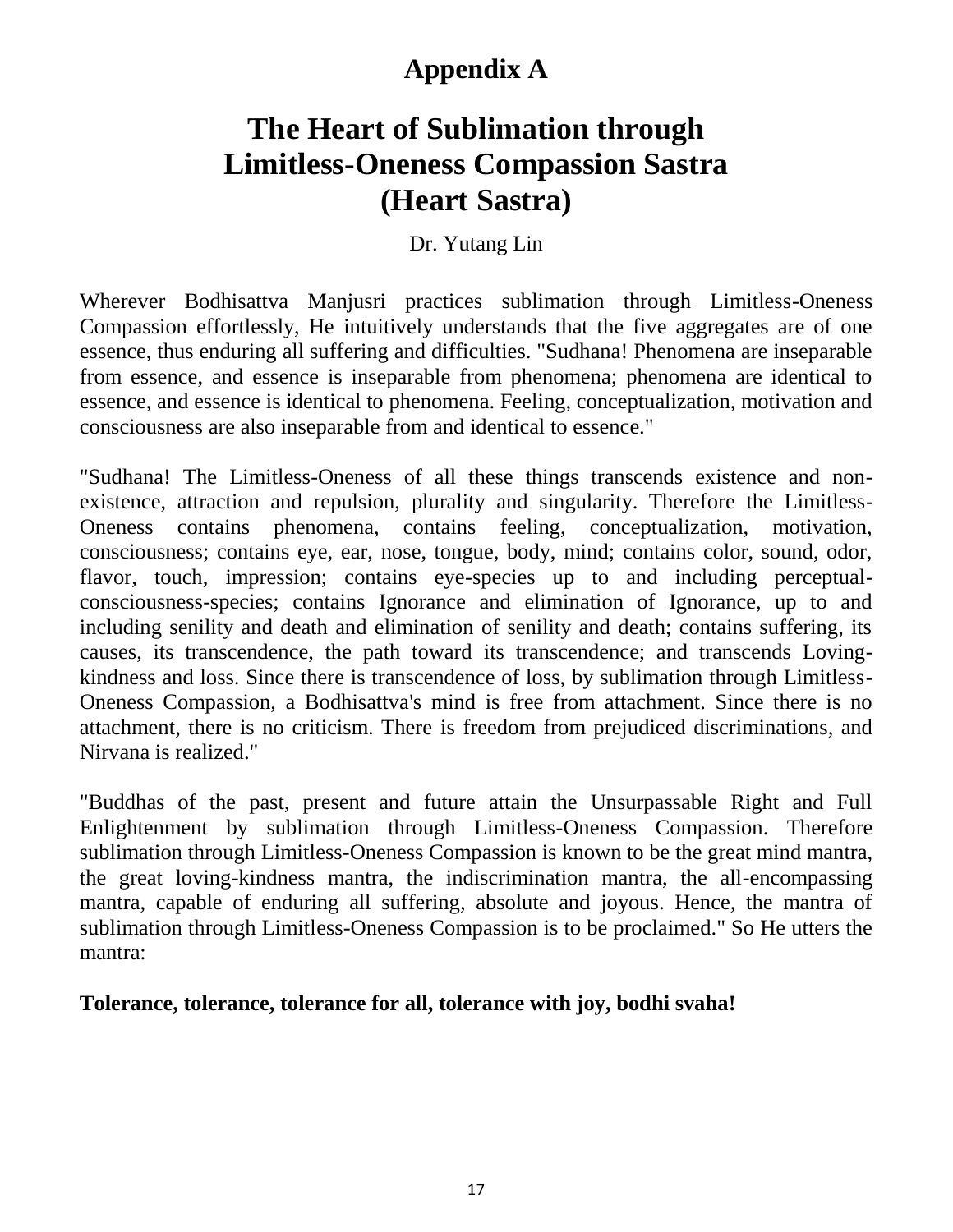### **Appendix B**

# **Unification of Mind and Wind**

*A wonderful method of chanting* "*Amitabha*"

Written in Chinese by Dr. Yutang Lin Translated by Chun-Jane Chen Edited by Anne Klein

### **I. Introduction**

The ancient sages of the Pureland School passed down a method of chanting "Amitabha," which combines the mind and the wind (breathing), that is, chanting while concentrating on breathing. This method enables one to achieve single-mindedness while chanting "Amitabha." The practice of Buddhist Tantra is based on the teaching of the undifferentiability of mind and wind; therefore, they aim at achieving the unification of mind and wind through mental and/or breathing training. However, the practice of Tantra requires devoted and intensive engagement, and hence, it is not within the reach of everyone.

In this article, I would like to introduce a method which is based on the original practice of the Pureland School, but enriched with a simplified tantric visualization for ordinary Buddhists to practice. Thereby, we may soon achieve the goal of purifying one's own mind. This method consists of deep breathing; therefore, it is also beneficial to one's health. It is indeed a wonderful practice, having many merits. I would hope that Buddhists who engage in this practice of chanting "Amitabha" will spread this method to others so they can share the benefits.

#### **II. The Practice**

Sit or stand in a place with fresh air; chant "Amitabha" silently, slowly and continuously. Visualize the air of the entire universe being transformed into the white light of wisdom and compassion by Amitabha Buddha. Close your mouth, and slowly inhale the air through the nostrils to the abdomen; visualize that after the light has entered, it fills your entire body. Hold the breath for a few moments. Slowly exhale through your nostrils, simultaneously visualizing that all your sickness, karmic hindrances and sorrows are transformed into black, foul-smelling air, leaving through the nostrils. This black air is then purified by Amitabha's light of limitless Buddha power.

Keep repeating the above breathing and visualization. Visualize your body continuously being filled with Amitabha's light, and your karmic hindrances and sorrows being reduced more and more. During the last round of practice, think of your entire body as cool, fresh and bright, with all your karmic hindrances and sorrows eradicated. Then, fold your palms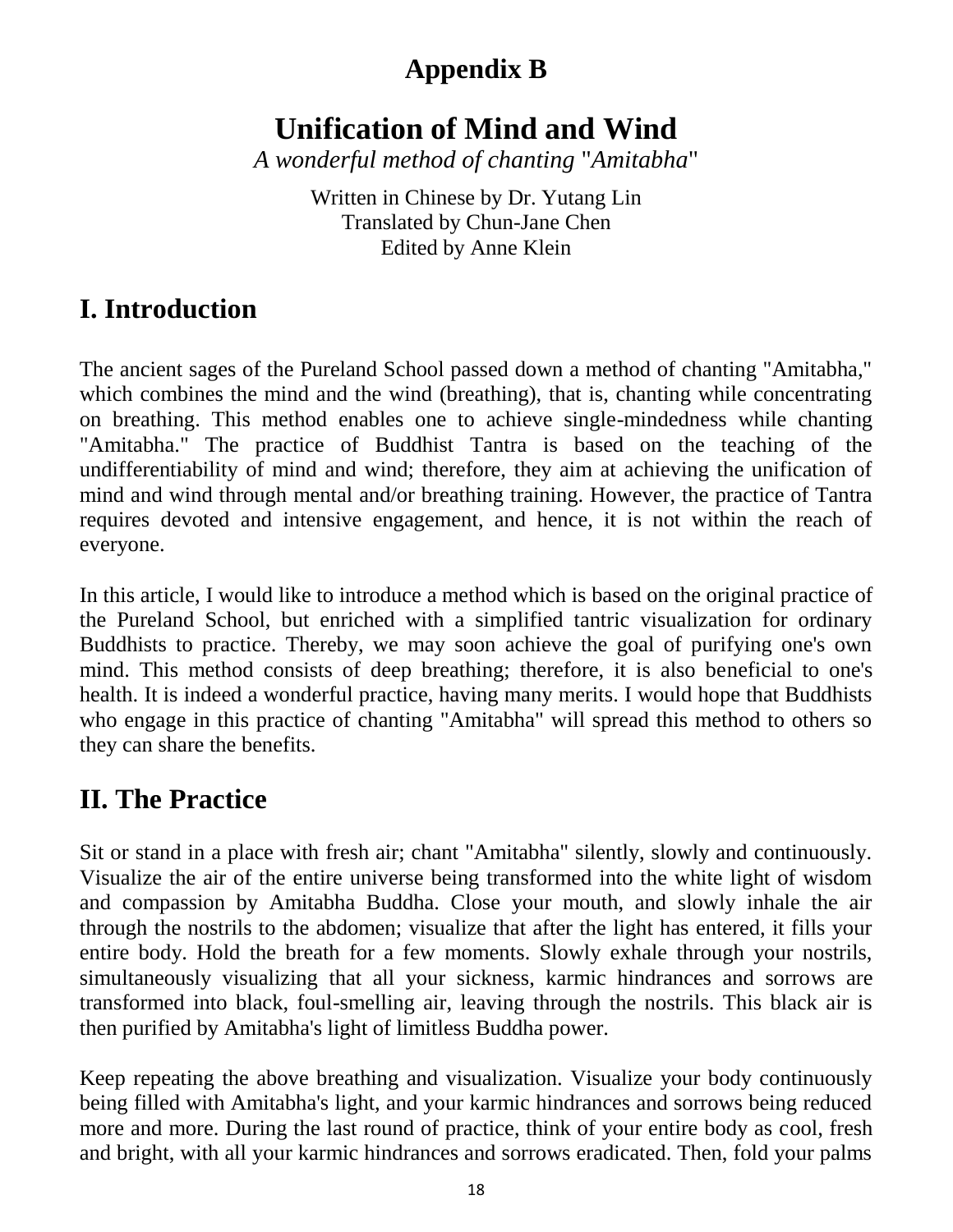together, thank Amitabha Buddha for the blessing, and pray for all sentient beings to receive this grace.

Beginners should practice continuously for fifteen minutes or less; later on, the session may be gradually prolonged. The period of breath holding should be increased naturally and non-forcefully.

> September 19, 1990 El Cerrito, California, U.S.A.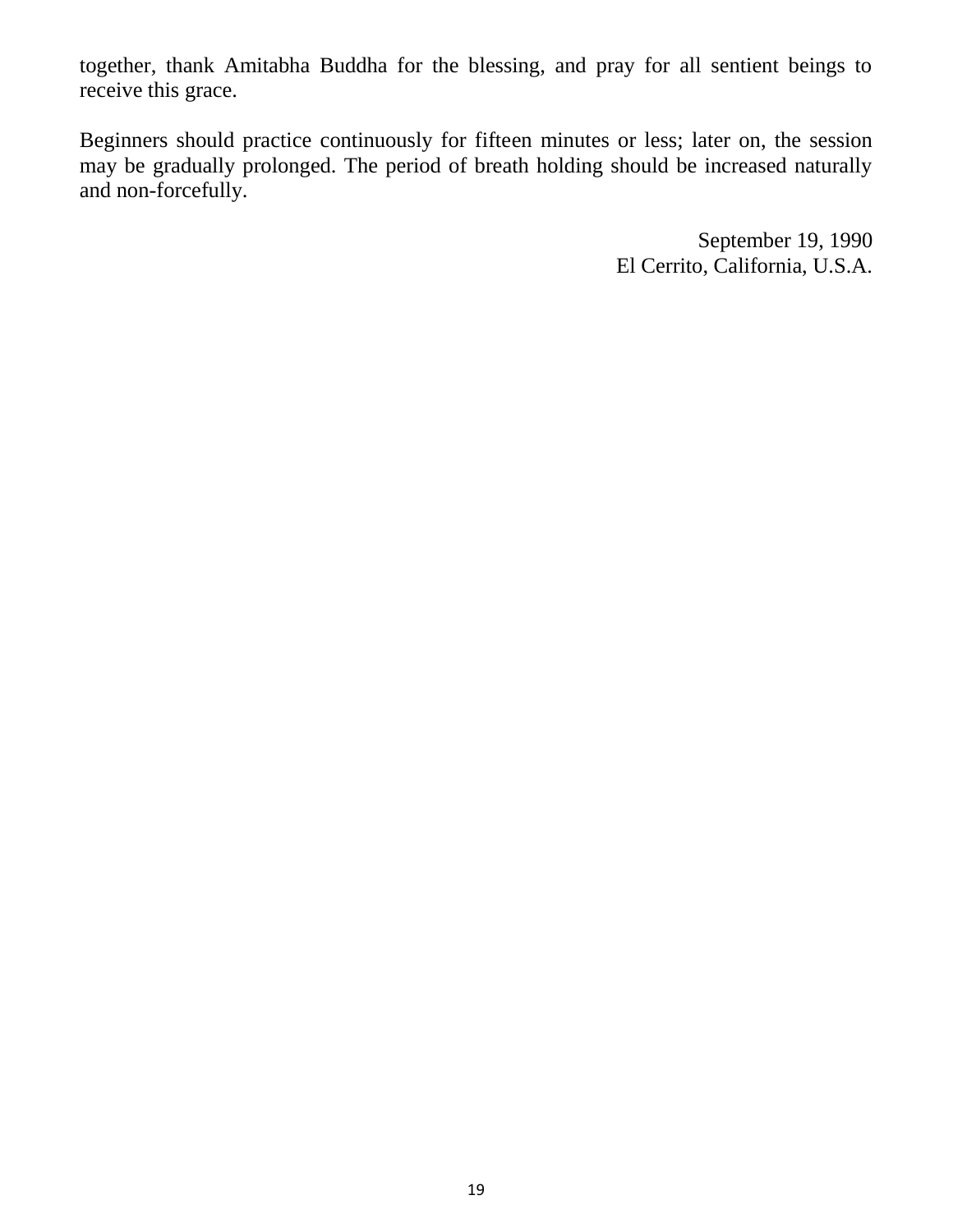#### **Appendix C**

## **On Chanting "Amitabha"**

Under the guidance of the Buddhist Yogi C. M. Chen Written by Dr. Yutang Lin

The most popular practice adopted by Buddhists is the chanting of **"Amitabha,"** the sacred name of the Buddha of the Western Pureland. Whenever I talk to people, I like to talk about the benefits of doing this practice. I talk from my own experiences and understanding of Buddha's teachings. Since many people know only a little about Buddhism, I present my ideas in simple words, with the sincere hope that the benefits will be shared by all who are prompted to do this practice.

Let me, first of all, talk from my own experiences:

In 1976, when I was a graduate student in the Group in Logic and the Methodology of Science at the University of California, Berkeley, I came across a Chinese Gong-fu novel **Tian Long Ba Bu** (i.e., the eight departments of gods, dragons, etc.) The author incorporates some Buddhist philosophy into his story. Driven by a Logician's fondness for accuracy, I wanted to verify his version of the Buddhist philosophy, hence I went to the East Asiatic Library on campus. Alas! There were thousands of books on Buddhism in the library, and I didn't know where to start. Back home in Taipei we had a copy of the **Diamond Sutra** on the altar, so I felt a kind of familiarity with it. Thus, I began my study on Buddhism by reading various annotations on this Sutra. The next three years I read quite a few books on Buddhism; gradually my interest shifted toward the study of classical Chan (Zen) stories (i.e., the Gong-An's of Chan masters.) Nevertheless, I gradually came to realize that reading by itself is not a reliable method. On the one hand, my interpretation of the same story would change from time to time, and I wouldn't know when I had the right one; on the other hand, even if my understanding of the philosophy were quite good, it was not readily applicable when I had to face the facts of life. The practice of chanting **"Amitabha"** is consistent with the profound philosophy of Buddhism. As long as I couldn't grasp the essence of Chan at once, I might just as well adopt this practice, the step-by-step path which is generally recommended for being safe and sound.

I worked rather hard on it; I tried to stick with it all the time. While chanting "**Amitabha**" I would even ignore visiting friends or relatives. Three months later I felt mentally and physically a bit more relaxed than before. During my first year of doing this practice, I chanted, on the average, ten thousand "**Namo Amitabha Buddha**" per day. Gradually I gained some supernatural experiences. At the time my accumulation had reached four million repetitions, I was very fortunate to have the opportunity to move on to the tantric path of Tibetan Buddhism. I voluntarily gave up my social activities so that I had more time for my practices. On the day after I received my Ph.D., I donated all my logic books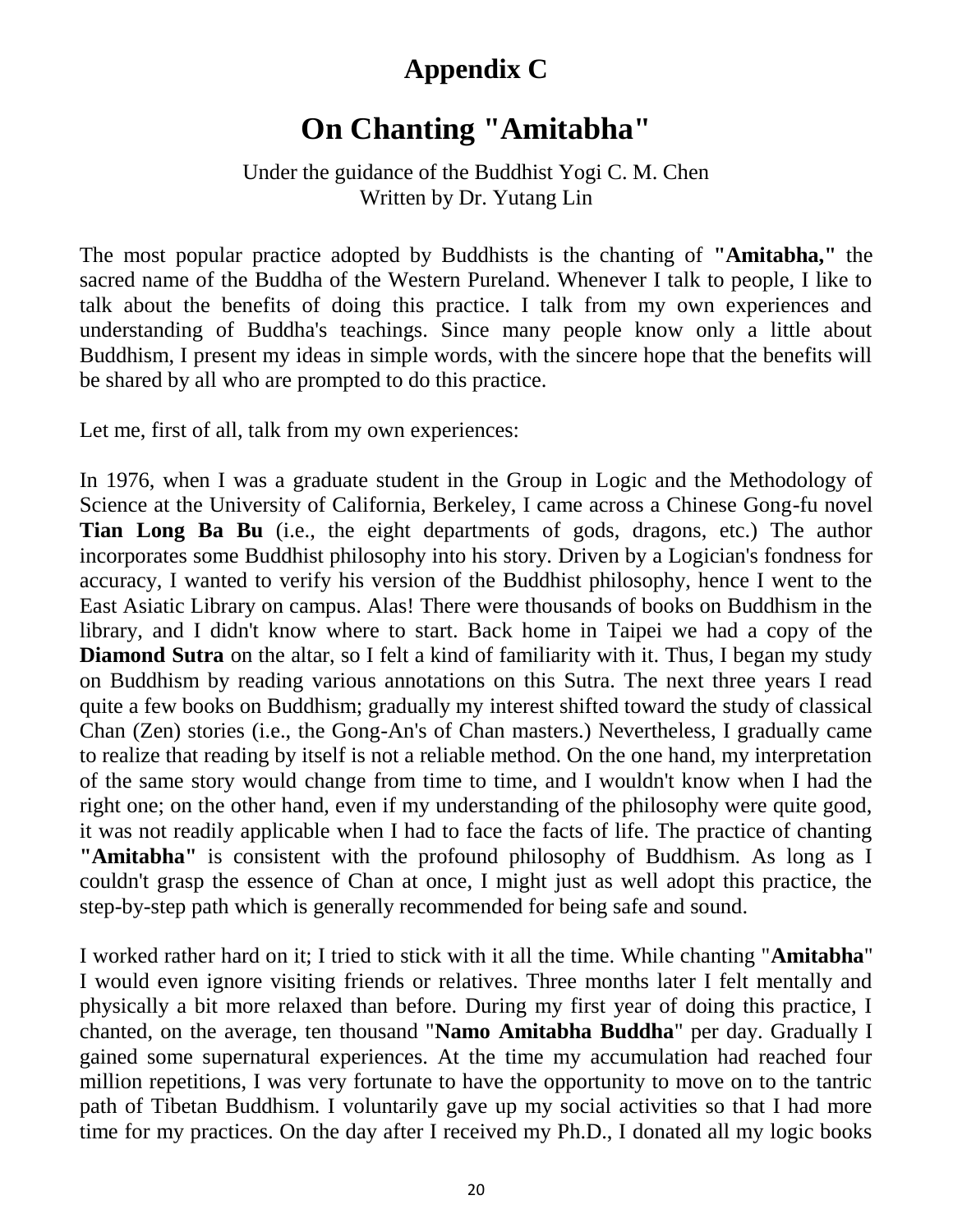to either the Math Library or the Logic Group's small library. I have been a full-time Buddhist practitioner ever since.

Although I'm now doing the more advanced tantric practices, I still adhere to my daily chanting of 1,000 repetitions of "**Amitabha**." Since our lives are impermanent, if I fail to realize the tantric goal of attaining Full Enlightenment within this body, I'll definitely need to reach out for the salving hand of Amitabha Buddha. Until today (12/09/92) I have accumulated 8,426,000 repetitions of **"Amitabha."** After each and every Dharma activity I always turn the merits to all sentient beings for their rebirth in Amitabha's Pureland.

Let me tell you one of my supernatural experiences:

Some people think that chanting Buddha's name is superstitious or self-hypnotic. In fact, the numerous records of Buddha's miraculous responses to faithful Buddhists' appeals are still well preserved today in the Buddhist literature. They certify that, although supernatural experiences are not common to people in general, Buddha's answer to our calls can be realized. However, there are still people who do not accept these records as evidential, and even consider these as mere propagandas. Thus I, serving as an eyewitness, would like to reveal my own story.

If I cited my dreams as examples, the critics would say: "You are so crazy about Buddha while you are awake; no wonder you dream of Buddha when you sleep. How could this be accepted as an example of supernatural experiences? It is nothing but your own imagination!" Therefore, the example I give below is not a dream; it happened when I was fully conscious and among a group of over 1,000 people.

The 16th Karmapa, the spiritual head of the Kagyu school of Tibetan Buddhism, came to San Francisco six years ago. My guru Yogi Chen led my wife, our son, and me to attend the Black Crown Ceremony bestowed by His Holiness. The origin of this ceremony is, briefly, as follows: the first Karmapa, Dusum Khyenpa, attained Buddhahood and manifested as the Buddha Chakrasamvara; simultaneously 100,000 dakinis (i.e., female Buddhas) gathered around and cheered him in celebration. Each and every one of them offered him one thread of her hair, and the hairs are woven into the Black Crown for him to wear.

Since then there have been 15 reincarnations of Karmapa, and they all wear this holy crown. However, this spiritual crown is not visible to the ordinary human eye; only those with great faith or high spiritual attainment may witness its presence. The fifth Karmapa, Deshin Shegpa, was invited by the Chinese emperor Yong Le of the Ming dynasty to go to Nan-jing. So he went to China and gave the emperor many tantric teachings. Once during a ceremony the emperor witnessed the presence of the spiritual Black Crown on his teacher's head, hence he ordered a replica made and offered it to Karmapa. Karmapa accepted the gift and agreed to the emperor's request that whoever sees this crown will receive the same blessings as seeing the spiritual one.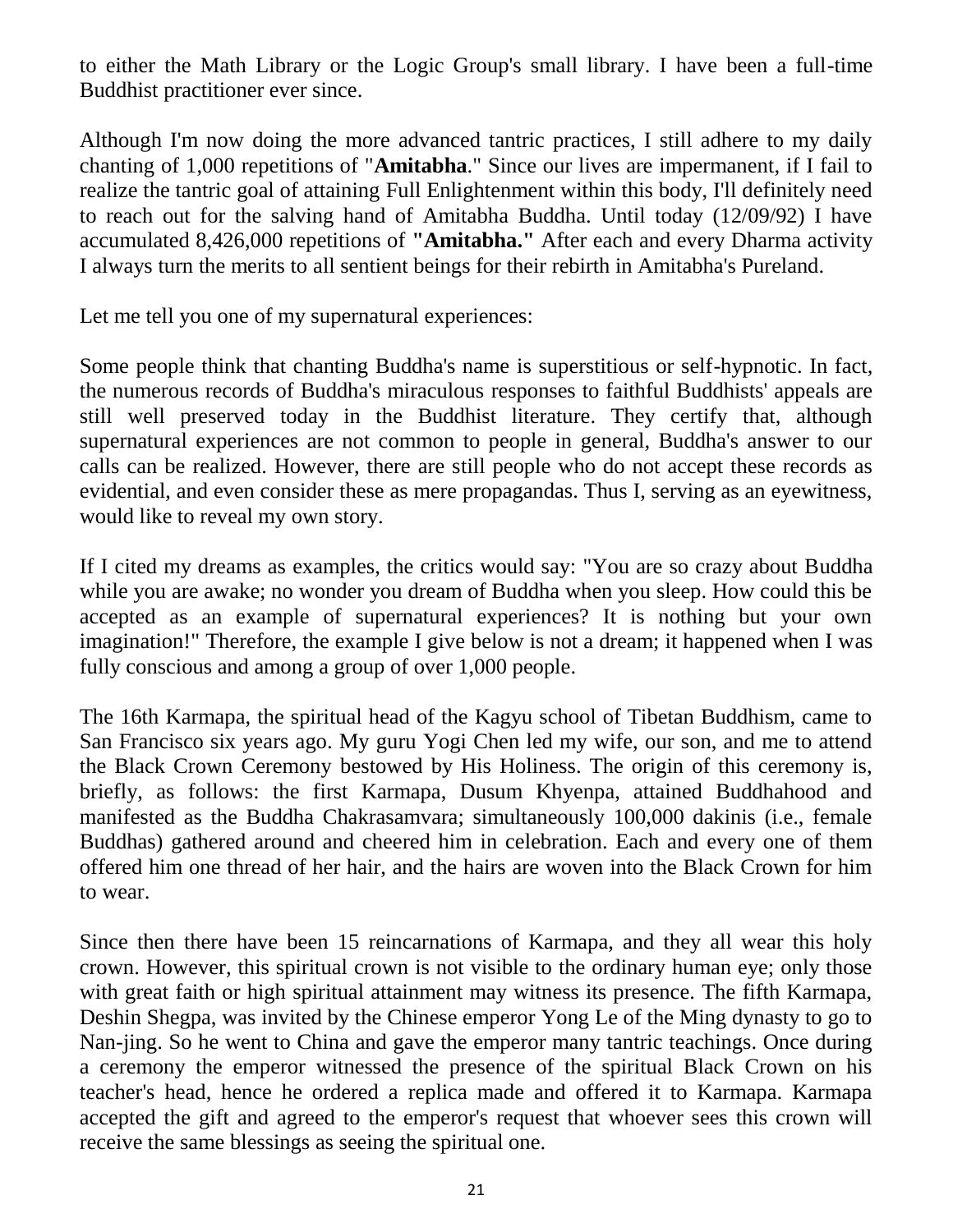Thus began the tradition of Karmapa's Black Crown Ceremony, and each generation of Karmapa had conducted it over and over again to bless the faithful. Before the ceremony my guru taught me the mantra of Karmapa, and instructed me to recite it during the ceremony so as to become more receptive to the blessings. Guru Chen also explained to me that concurrent with the present Karmapa's wearing the crown, the first Karmapa would be spiritually present and we should stand up to express our respect.

The ceremony began with lamas reciting the ritual text and playing the ritual music, then His Holiness put the Black Crown upon His head. We stood up and I continued to recite the mantra in my heart. Right at that instant, when the Crown rested on His head, a strong force filled me. My blood circulation sped up and the force was so powerful that I shouted out the mantra in spite of myself. In the presence of so many people during a meditative ceremony, I knew quite well what my manners should have been. Nevertheless, such a force had never been experienced by me before, nor did I expect it. It simply came and took me over. Karmapa supported the Crown with His right hand, while reciting the mantra of Avalokitesvara and counting a crystal rosary with His left hand.

At the end of one round of the 108 beads, His Holiness took the Crown off. The force was with me all that time and the outburst of chanting from my mouth—to be more precise, from my heart—just kept going. Then, with the coming down of the Crown, the force left me, and my chanting quieted down. I was baptized by the Grace of Karmapa, the Dharma King. My experience, in Buddhist term, is called the sign of receiving initiations. In other words, I had, in fact, received the blessings. I was the only one there who did the shouting.

Afterwards I asked only my wife and our son to see if they also shared the same experience; they did not feel the force. It is not because Karmapa's blessings are partial to anyone, rather it's because I had accumulated over four million repetitions of "**Amitabha**," and that made me spiritually more receptive to the Grace of Karmapa. I hope that the above eyewitness account would help people understand that Buddhism is not just a philosophy, but also contains spiritual contents that could be experienced.

Living in this world, each one of us has more or less some worries. The universal problems of overpopulation on Earth, safety of the uses of nuclear energy, environmental pollution by industrial wastes, etc., plus the personal problems of health, career, social relations, family, etc., all weave into a web of sorrows. We would seem to be no better than the insects hanging on a spider's web. Aging, sickness and death arrive in no time, and we have no escape from them. Our lifelong efforts in the pursuit of wealth, fame, fun and pleasures will neither prevent the misfortunes nor prolong our lives.

Upon death all worldly efforts become futile, and the habit of worldly worries would render a peaceful departure impossible. Worldly things and worldly concerns take up the best of our time and energies, bring us numerous sorrows, and disturb us unceasingly up to our final moments. Were death the end of our consciousness, then the suffering would last but one lifetime. There are numerous records of reincarnations in the histories of mankind;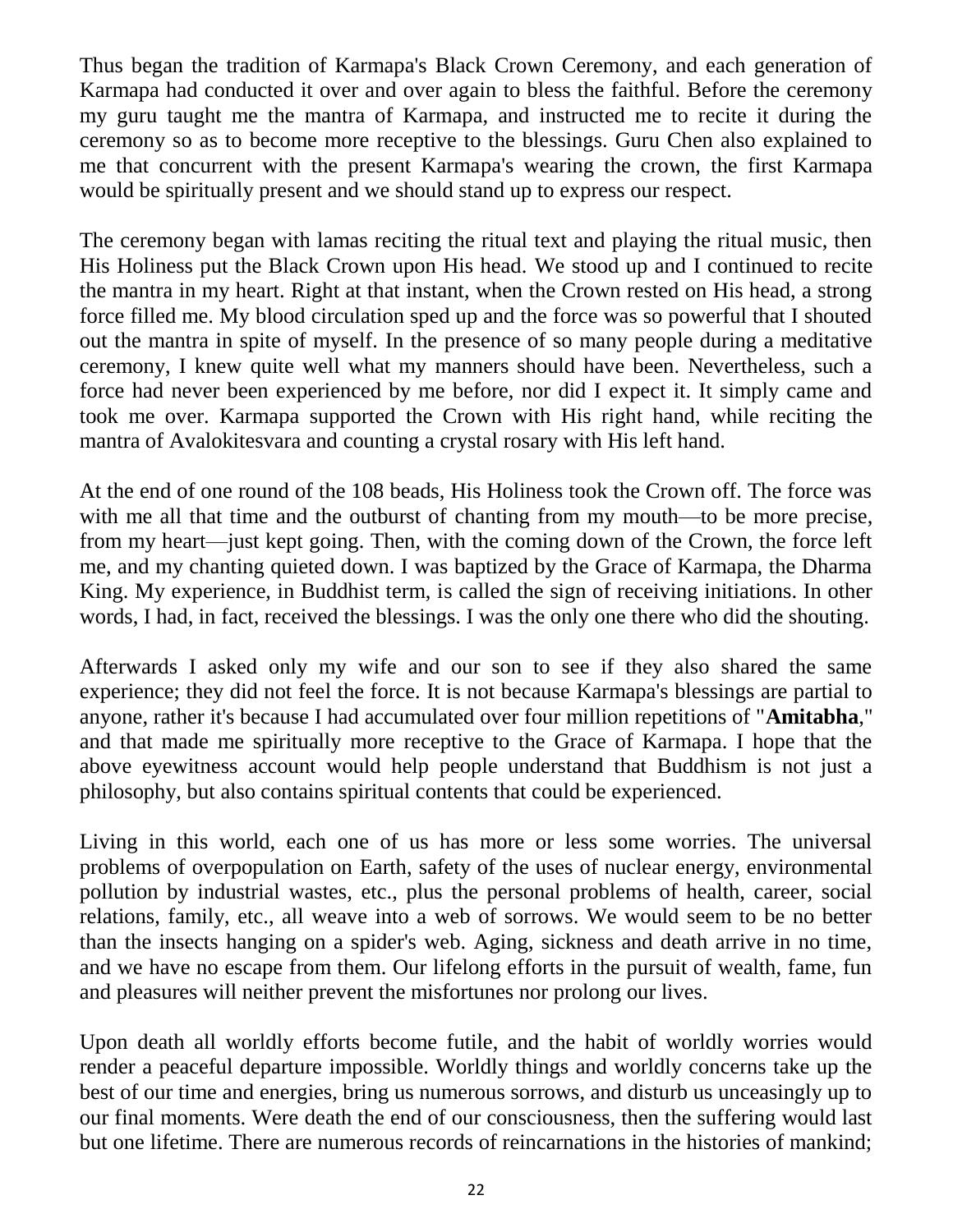how could we just ignore them as insufficient proof? Even today there are new evidential cases of reincarnation reported by researching scientists.

Buddhism teaches that our mentality at our final moments has the most influence on the outcome of our next rebirth. Shouldn't we reflect upon the goals and ways of our lives? Wouldn't it be better to go after a way of life guided by the wisdom of Buddha who is free from all sufferings? The teachings of Buddha are applicable, not only to our individual ways of life, but also to the direction and path for the human race. In a word, Buddha teaches us to "Forget yourself; Serve others!" A detailed and precise presentation of Buddha's teachings is beyond the scope of this talk, hence we go no further on this.

However, I would like to emphasize the fact that Buddhist practices can lead to the following:

- 1. The development of inner strength and tranquility that pacifies the storms of life.
- 2. The increase of favorable circumstances and the reduction of misfortunes.
- 3. The ability to give effective help to others through meditative prayers.

Above all, the most precious thing about Buddhism is its ultimate goal of achieving complete liberation from all suffering for all sentient beings.

There are Buddhist books collecting records of people who had obtained rebirth in the Pureland of Amitabha. Due to their diligent practice of chanting **"Amitabha,"** many of them knew in advance the time of their departure from this life. Hence they could make their final arrangements in time, and bade friends and relatives adieu with grace, as if they were about to set out on a long journey. Moreover, their departures were often accompanied by miraculous phenomena, such as the coming of Amitabha Buddha with His holy attendants to welcome the dying person, supernatural lights, heavenly music coming from the sky, and/or extraneous fragrance, etc. In contrast, we ordinary people neither know when we'll have to leave, nor have any guaranty for a peaceful ending.

We may encounter an inopportune death, such as drowning, freezing, being shot, crushed or burned to death, or death due to diseases like cancer, heart attack or AIDS. After death we would go through endless transmigrations in the six realms—heaven, asura, human, animal, hungry ghost and hell—and endure countless repetitions of sufferings; while those who have gone to the Pureland of Amitabha Buddha are forever free from this vicious recycling of sorrows; we couldn't help but envy them. Fortunately Buddha's teachings are not patented by them; owing to the boundless compassion of Buddha, as long as we are willing to learn and practice the teachings diligently, we shall be at ease with life and death, and be liberated from all suffering.

Buddha gave various teachings to different people, always choosing the most appropriate one to suit the students' levels and needs. All the teachings from Buddha are sure paths leading to complete liberation, but which one is the best for ordinary people? The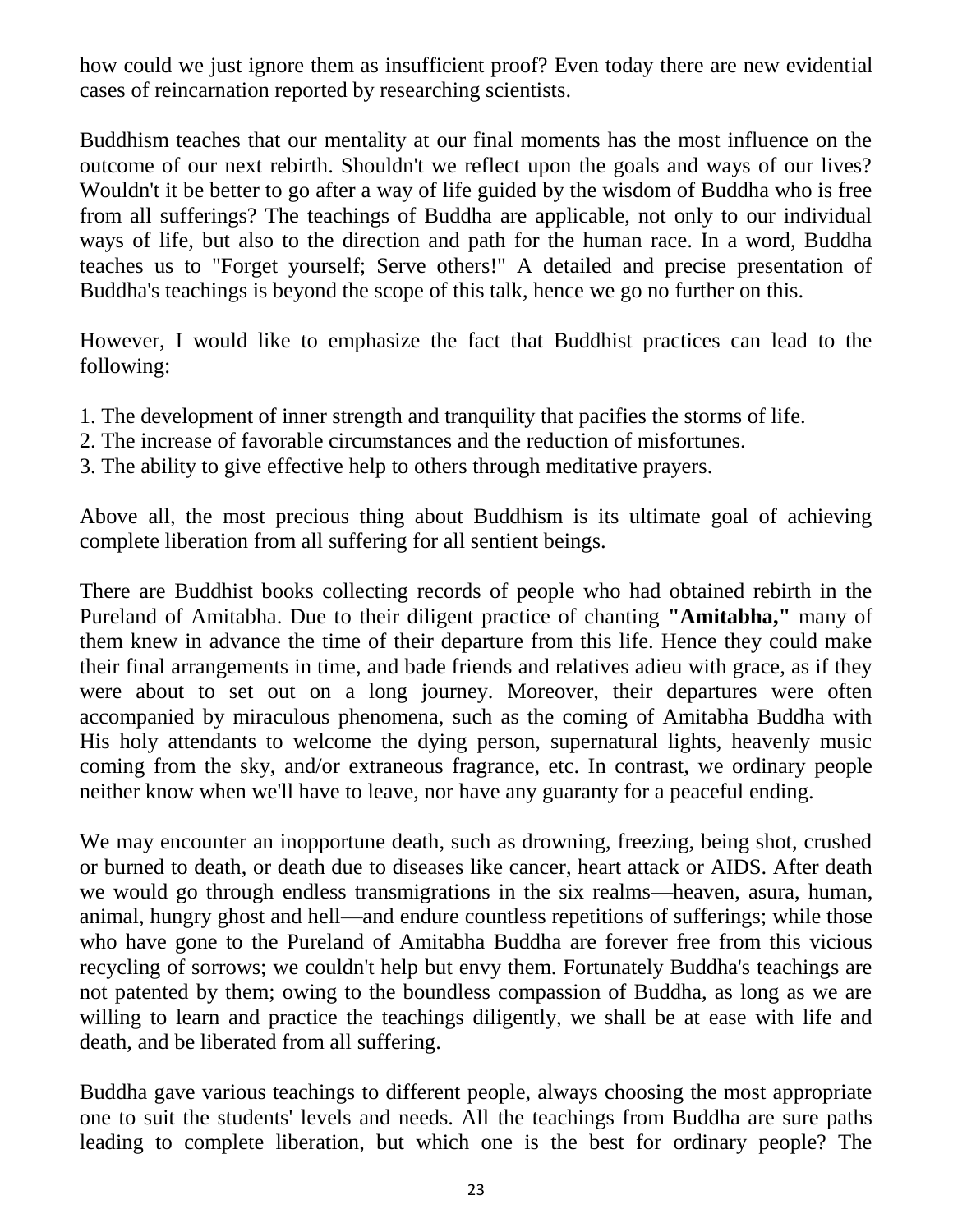traditional choice is the practice of chanting "**Amitabha**." Even today it remains the most popular practice adopted by Buddhists all over the world.

From the Talk above we know that Buddhist philosophy is based on empirical spirituality and that Buddhist practices are indeed beneficial. Now I am going to explain the practice of chanting "**Amitabha**," using learning to swim as my favorite analogy. No matter how many books on swimming you have studied in great details, if you haven't tried it out in water, you won't be able to swim! Children who live by the ocean and play daily in the water learn to swim in no time, without reading any book on the subject. Most of them can even dive, surf and somersault in water; they are at ease and have a lot of fun! Of course, if they were to become experts, reading the right books would be helpful. But if their goal is simply to be able to swim, then reading becomes unnecessary. Likewise, studying Buddhist books is very important, but understanding the teachings without carrying out the practices will not float you through the tidal waves of life. Chanting "**Amitabha**," at the beginning, is like children wading; although with just a few tries a day, gradually they learn to float.

Numerous are the books on Buddhism; abstract and complicated are the terms and theories contained therein. One could hardly expect a thorough grasp of its essence in a short time. Furthermore, real understanding of the teachings can be gained only through the extraordinary experiences that come with the actual practices. The habit and experiences of chanting **"Amitabha"** will enable one to gain insights into Buddha's teachings. Moreover, the essential benefits of Buddhism would be tasted by the practitioners, and this is what really matters.

As modern men we generally have good common sense about diet and hygiene. We are selective and particular as to what to eat, how much to take, and how to combine and prepare the food. In contrast, we are generally quite careless about our consumption of spiritual foods. Willy-nilly we take in the commercials and gossips from television programs, newspapers or magazines. Upon reflection we would seem to be a spiritual dump filled up with all kinds of junk. This junk will not get us out of our sorrows; yet they are sure to incite our worldly desires or reinforce our prejudices.

Thus we become even tenser and more sorrowful. What a waste of life! If we build up the habit of chanting **"Amitabha,"** it would be like drinking milk or fresh water, or eating nutritious food. A sorrowful mind is like a glass of muddy water; as the pure drops of **"Amitabha"** drip in continuously, at first the muddy water runs over, finally it becomes a cup of clear water—pure, clean and ready to serve. People who chant **"Amitabha"** not only benefit themselves. They will try to persuade others to do the same so as to share the same benefits. They will also help dying people by chanting **"Amitabha"** near the deathbed, or pray for people who are in trouble. In fact, the basic principle behind all Buddhist practices is to help all beings to achieve Buddhahood. Hence chanting **"Amitabha"** would transform one into, so to speak, a glass of fresh water that would quench others' thirst.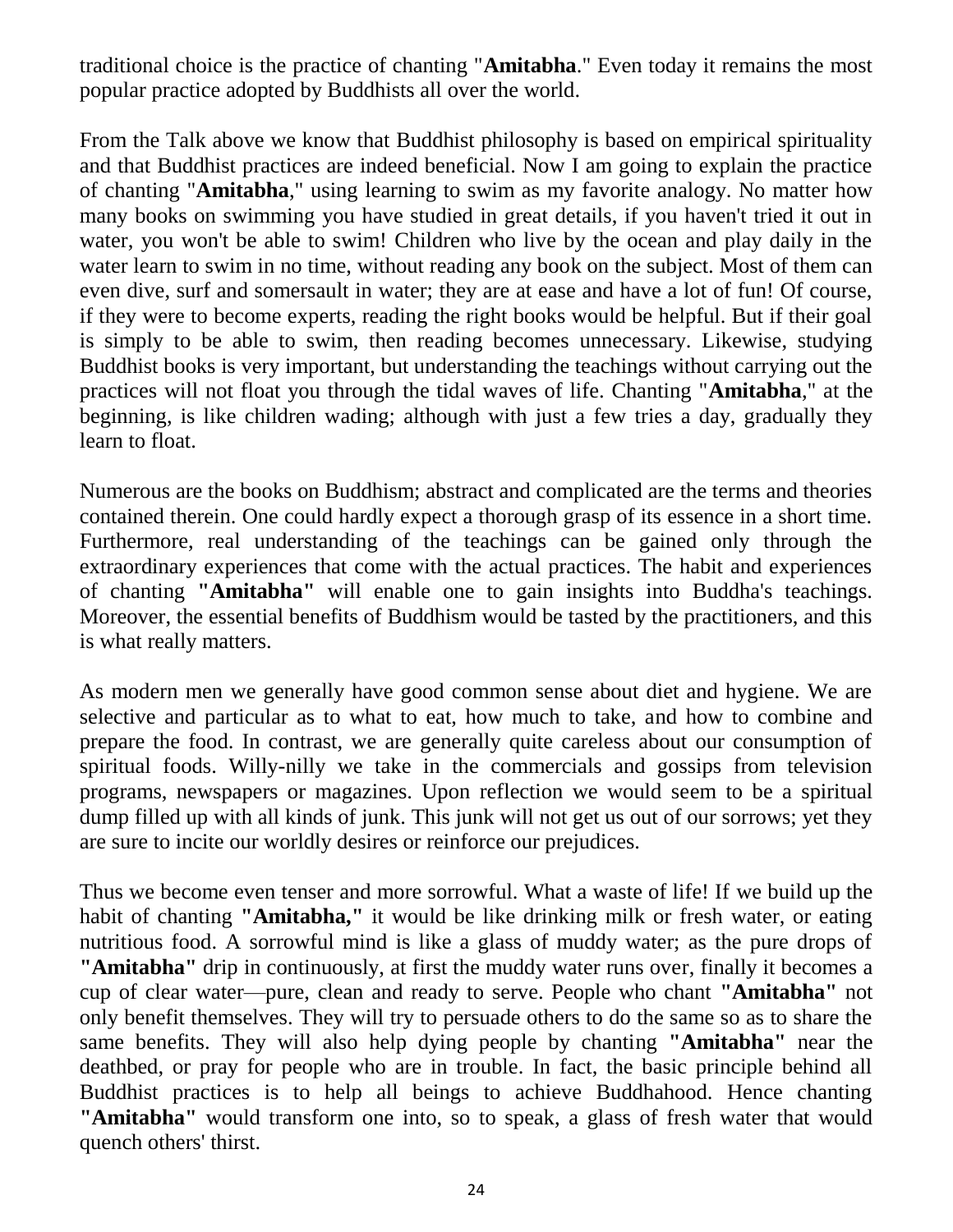The holy name "**Amitabha**" can purify our minds, because Buddha transmits His blessings through it. Beginners could hardly sense this; old-timers may become aware of it. It is analogous to tuning in for a radio or television station. "**Amitabha**" is the particular frequency or channel that we want; our practice of chanting it, is an attempt to tune in. Beginners, with all sorts of worldly concerns in their minds, cannot concentrate on the chanting. Even while they are chanting "**Amitabha**" loud and clear, deep down inside there are still many thoughts running through, therefore, they are not tuning in to Buddha. No wonder beginners cannot see Buddha's presence. Nevertheless, it is more a matter of sincerity and concentration than time, so it is also possible for a beginner to sense Buddha's grace, especially in the case of people who had done much practice in their previous lives. In general, however, we need to build up the habit of chanting "**Amitabha**," then gradually its strength will overcome our indulgence in worldly thoughts. Only then, with a pure mind, can we feel the transmission of power from Buddha. Like a 24-hour radio station, Buddha is transmitting His grace constantly; but we are unaware of it, simply because our minds are not tuning in.

Some advanced practitioners have witnessed the existence of Buddhas and Bodhisattvas in the dream state; the more advanced ones have seen the holy ones in meditation, which is a state of high concentration with ease. Some practitioners have even visited the Pureland of Amitabha Buddha either in dream or in meditation. These dreams differ from the ordinary ones in that the contents are orderly, symbolic and in agreement with the teachings; they can be recognized by experienced practitioners and be interpreted systematically.

Some of these dreams show concurrent distant events, foretell the future or impart teachings; they are indeed meditative states of a lesser degree. We should not discard them as mere dreams and confound them with the ordinary ones that reflect and extend our confusions, desires, and emotions.

When worry comes, it wouldn't be stopped—we would lose our appetite, forget our thirst, and sometimes even stay awake all night worrying. Suppose you say to yourself: "I won't think about this anymore!" Such a thought just shows that you are still tied up with it. So it seems that there would be no easy way to leave one's worries behind. Moreover, the things that vex us are various and abundant. On our backs we are carrying so many burdens picked up along the road of life—no wonder the years could have hunched our backs. Chanting "**Amitabha**" is a simple yet sure way out.

All worldly thoughts and emotions are intertwined. The whole complex could be activated by the slightest stirring of any limb, although we might not be sensitive enough to be aware of this. It is not unusual for trivial arguments to lead to big fights, or minor misbehavior to be taken as great offenses; all the tiny, insignificant annoyances in the past may be triggered by a careless remark into a volcanic eruption. The holy name "**Amitabha**" is transcendental and free from the whirlpool of sorrows. It is ideal to do this practice at the same time daily, for at least a certain number of repetitions. The fixed schedule would help us to form the habit of practicing daily. The preset minimum number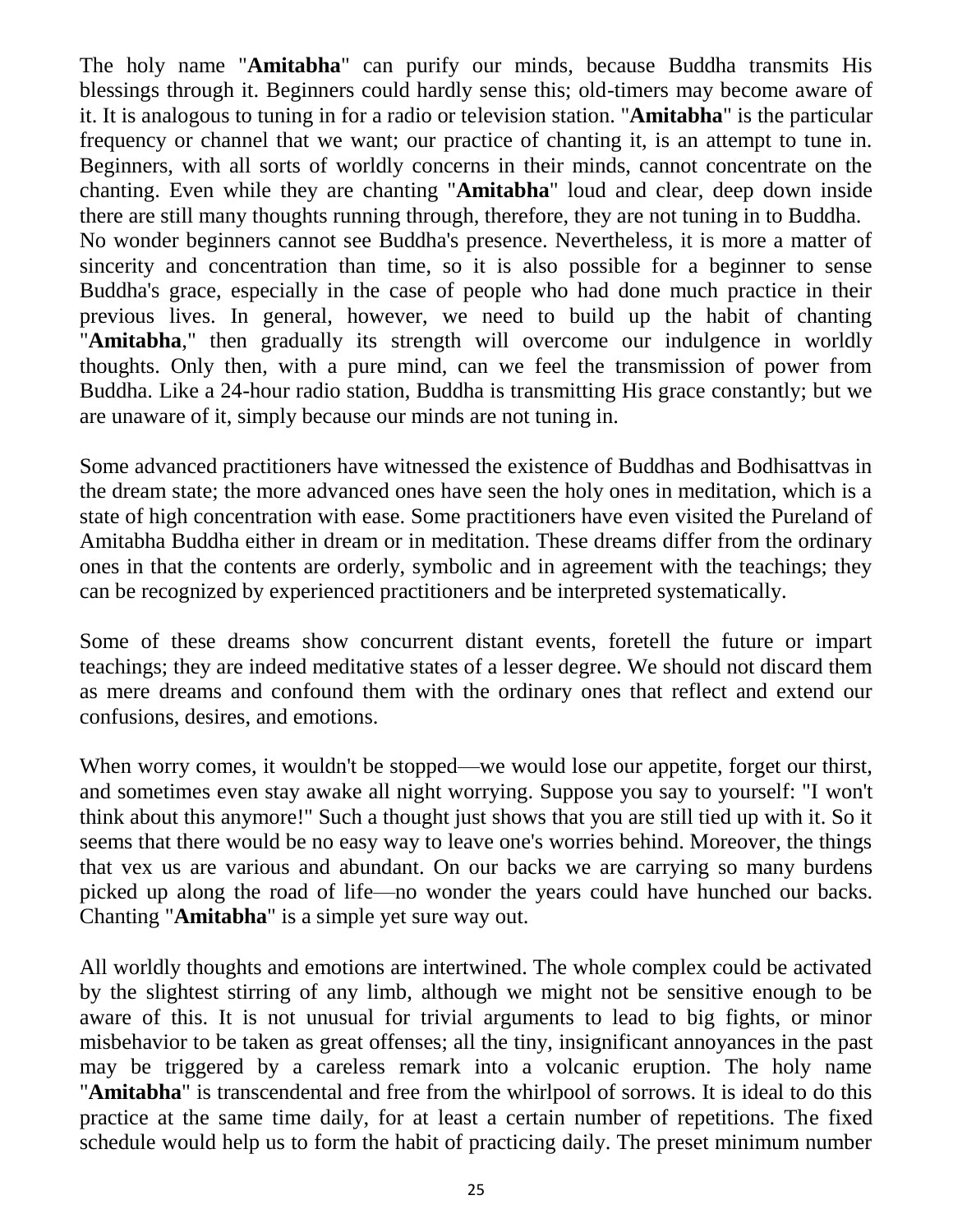of repetitions would make sure that our practice won't deteriorate. Ideally, one should gradually raise his minimum to a higher number, just as swimmers would gradually increase their number of laps.

Besides the daily practice, it would be helpful to chant "**Amitabha**" whenever possible, e.g., while driving, waiting, bathing, doing chores, etc., and even in dreams. One may chant "**Namo Amitabha Buddha**" (meaning homage to the Amitabha Buddha, and the name "**Amitabha**" means boundless light and infinite life), "**Amitabha Buddha**," or simply, but with equal reverence, "**Amitabha**." As time goes by, our hands will slowly be untied from holding the big bags of sorrows on our backs. Then one day, all of a sudden, the bags will be off our backs, because we have joined our hands with Amitabha's.

Jogging has been a popular exercise in recent years because it is simple, effective and beneficial. Nevertheless, it wouldn't be very useful, unless you did it regularly and persistently. Chanting "**Amitabha**" resembles jogging in that profound changes would ensue only after long-term practices. Chanting "**Amitabha**" is the spiritual jogging for our minds; it will increase our wisdom and endurance, and produce a healthy and mature mentality. Why don't we get into the habit of spiritual jogging? We may even unify the physical jogging with the mental one. Just add the chanting to your jogging by running to the beat of "**Amitabha, Amitabha, Amitabha**, ..."

The resulting concentration will improve the effectiveness of your jogging. Moreover, the mental jogging becomes a daily rush toward the spiritual summit of Enlightenment. Daily the repetitions would bring us a certain height upward. The spiritual strength which ensues would shelter us against the storms of life; the spiritual power that may be acquired by devotees could even render help to sentient beings in distress.

We would like to take care of our family members, especially aging parents and growing kids. Nevertheless, unless we ourselves are dependable and well-off, we could even become a millstone to the family. Who in the world has the guaranty that no accident will befall him? The habit of chanting "**Amitabha**" would invoke Buddha's mercy to protect us—afflictions would be eased and things would change for the better. One who constantly chants "**Amitabha**" keeps a pure mind; he would naturally do no harm, but good. Consequently he will be well-received by society, and live a stable and happy life.

Taking good care of our folks involves not only the provision of physical comforts and mental amusements, but it is also important to comply with their wishes and likings. But, most of all, we should endeavor to help them feel peaceful and calm when they are sick or dying. This is of course no easy job, but it is not impossible. The best thing to do is to convert the whole family into Buddhists; preferably all would gather together to do this chanting day by day. This will bring about a harmonic and peaceful atmosphere in the family. When someone in the family is sick or dying, remind him to chant "**Amitabha**" and the rest of the family would take turn in chanting along beside him. Under Buddha's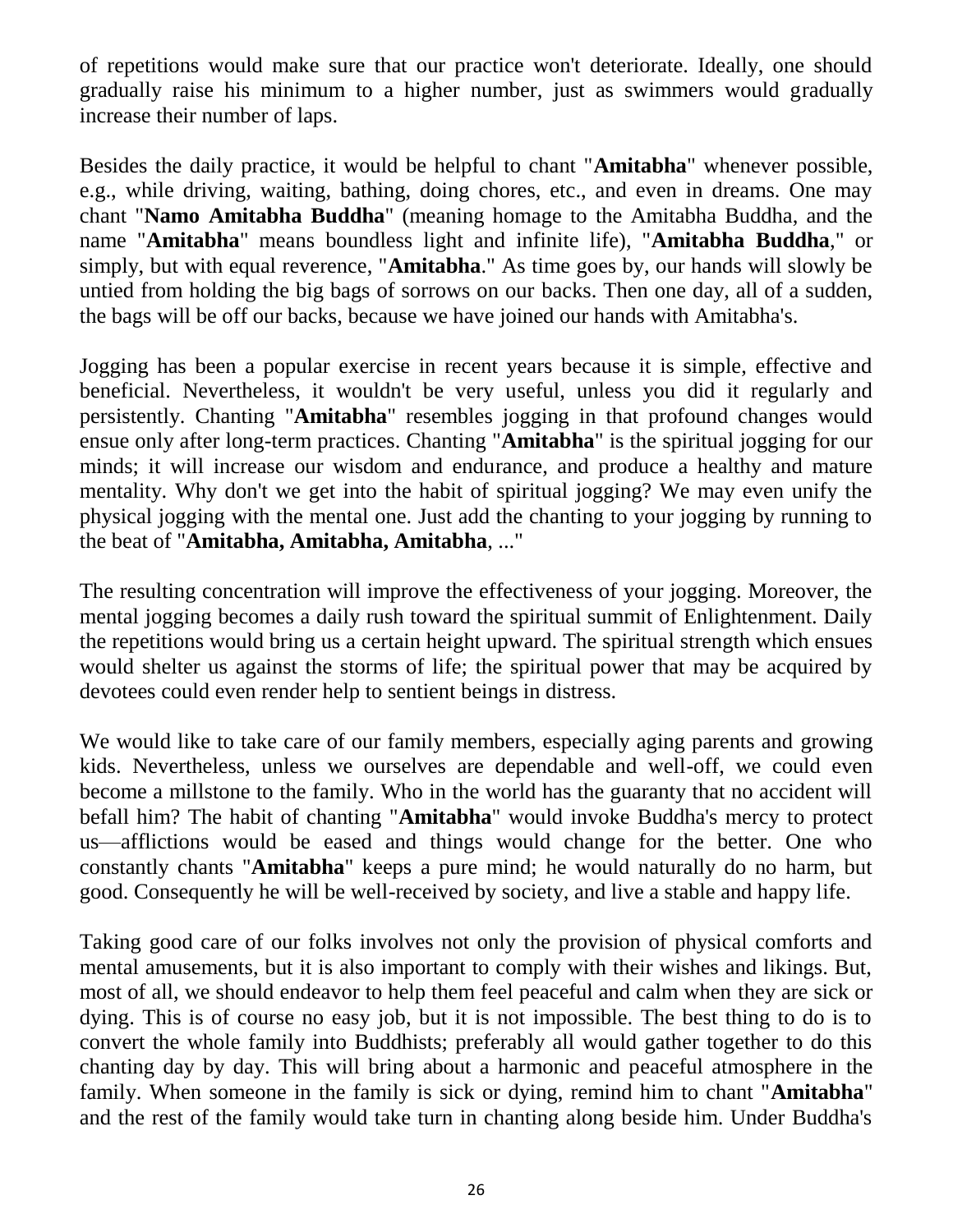blessings the one-mindedness of the whole family would relieve the suffering and conquer the distress. Best of all, the deceased would get rebirth in Amitabha's Pureland.

Even when the person needing help, be he a family member or not, has no experience of Buddhist practices, he may still receive Buddha's blessings through our chanting and praying for him. It is customary for Buddhists to pray for the joy and happiness of all sentient beings. I believe that our sincere concern for others' well-being should include easing their pains and sufferings, especially when they are sick or dying. Handing patients over to the hospital, leaving the funeral to the undertaker, and paying the bills are not good enough; we should strive for spiritual help that are direct and most significant to the sick or dying. These considerations are among the reasons that led me to give up worldly activities for Buddhist practices.

The practice of chanting "**Amitabha**" won't cost you a dime. Maintaining the holy name in your heart will keep your mind clear and pure. Isn't it better than indulging in self-centered wishful thoughts compounded with emotional entanglements? At least it would be more relaxing and effortless. I have savored the flavor of chanting "**Amitabha**," and I do pray that you will also have the same good fortune. Please realize your chance by trying it out. Good luck and best wishes!

> July 27, 1986 Written during a retreat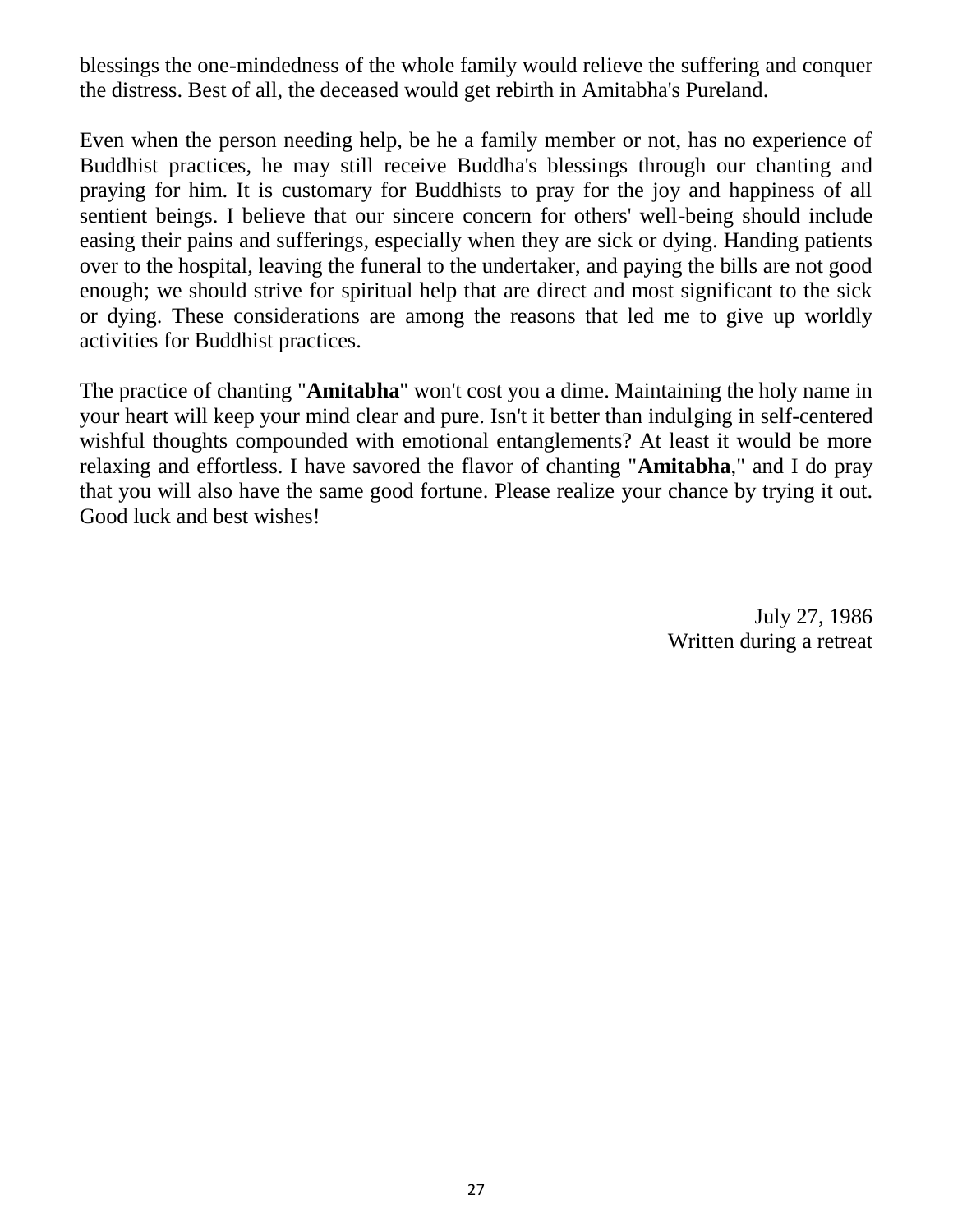## **Epilogue**

This article focused on the chanting of the holy name of **Amitabha Buddha**, but the ideas therein are not limited to this specific holy name only. For those who want to practice chanting, they may select other Buddhist holy names or mantras according to personal inclinations, for example, **Namo Healing Buddha, Namo Avalokitesvara** (Guan Yin) **Bodhisattva, Namo Ksitigarbha** (Di Zang**) Bodhisattva**, **Om Mani Peme Hung**, etc. The key point is to engage oneself deeply into one practice, i.e., to base one's chanting practice mainly on one specific holy name or mantra and practice it frequently. For other holy names and mantras besides the main one, one may chant a few repetitions during regular morning or evening sessions or at some other time. The wisdom and compassion of all Buddhas and Bodhisattvas are based on Non-Self, and they are indivisible in Limitless-Oneness. Therefore, one may choose any one of their names or mantras for practice.

This supplementary explanation is added in response to Ms. Yun-hua Huang's request.

April 9, 1998 A Study for the Cultivation of Harmony, California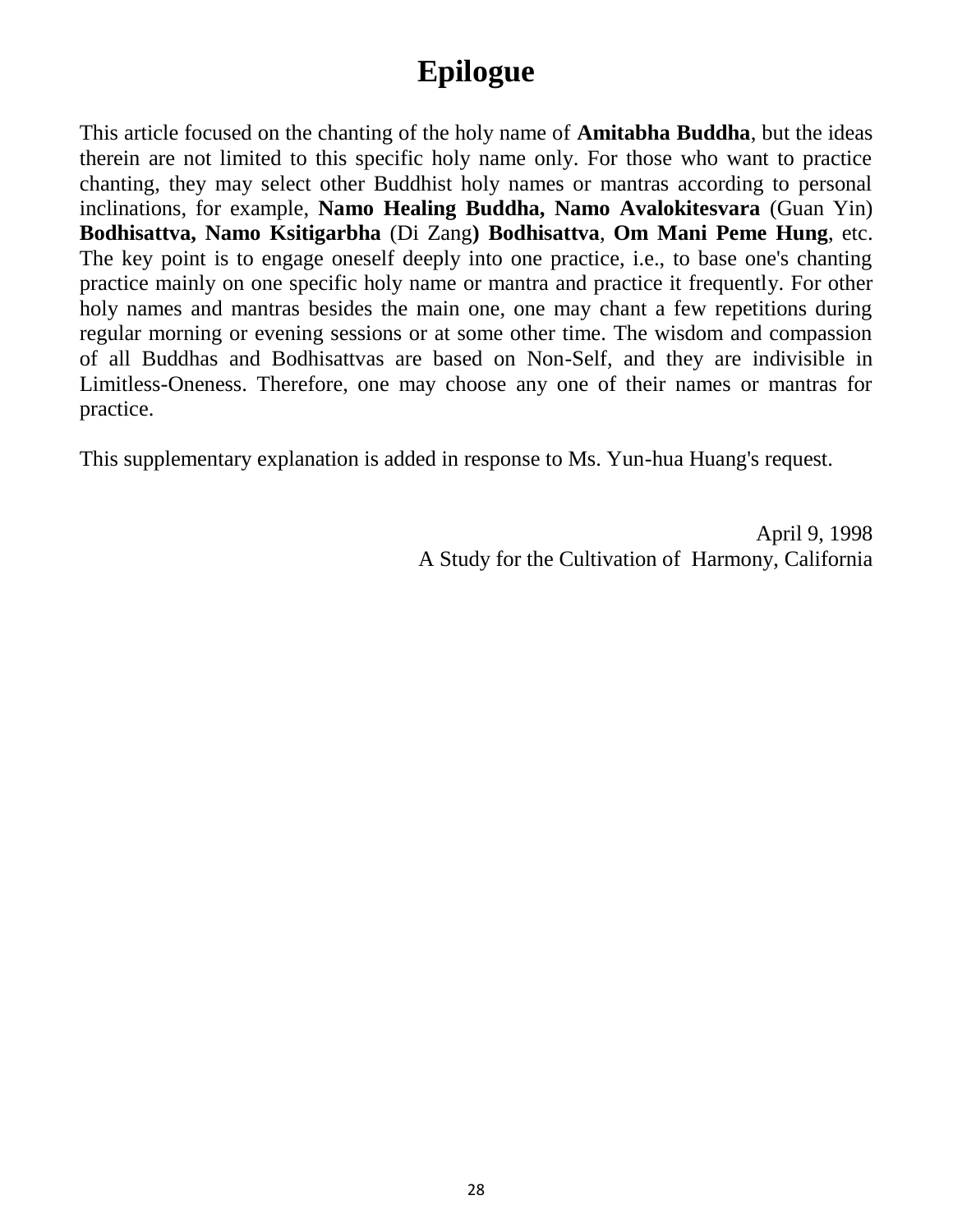## **My Bodhicitta Vows**

(Used for Dedication of Merits)

Dr. Yutang Lin

- *1. May virtuous gurus remain with us and those departed return soon!*
- *2. May perverse views and violence soon become extinct and Dharma spread without hindrance!*
- *3. May all beings proceed diligently on the path and achieve Buddhahood before death!*
- *4. May all beings develop Great Compassion and never regress until they reach perfect Buddhahood!*
- *5. May all beings develop Great Wisdom and never regress until they reach perfect Buddhahood!*